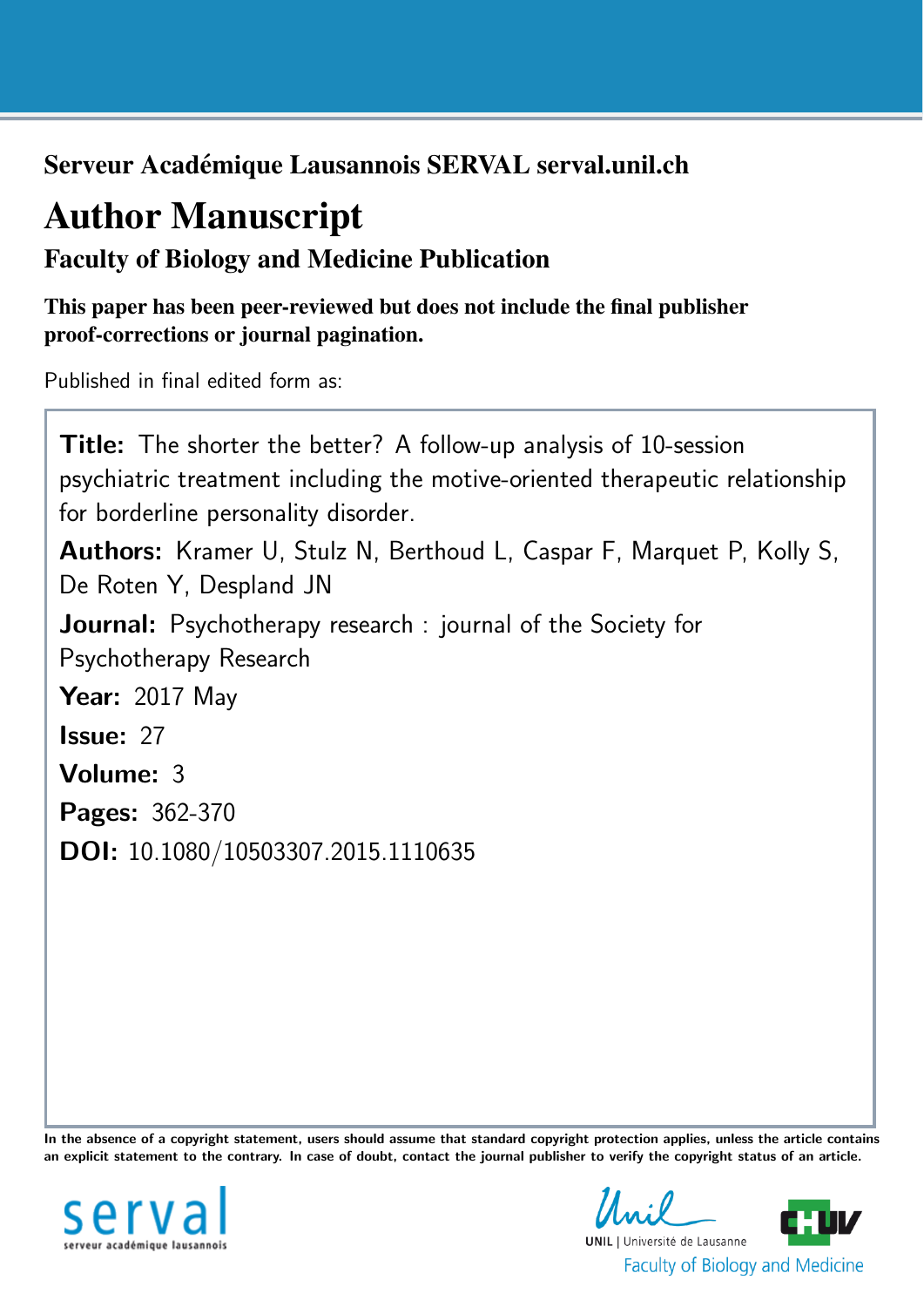RUNNING HEAD: Follow-up of Motive-Oriented Relationship for Borderline Personality Disorder

The shorter the better? A follow-up analysis of 10-session psychiatric treatment including the motive-oriented therapeutic relationship for borderline personality disorder

Ueli Kramer <sup>1, 2, 3</sup>, Niklaus Stulz<sup>4, 5</sup>, Laurent Berthoud<sup>1, 4</sup>, Franz Caspar<sup>4</sup>, Pierre Marquet<sup>2</sup>, Stéphane Kolly<sup>2</sup>, Yves de Roten<sup>1</sup>, & Jean-Nicolas Despland<sup>1</sup>

<sup>1</sup> Institute of Psychotherapy, Department of Psychiatry-CHUV, University of Lausanne, Switzerland

<sup>2</sup> General Psychiatry Service, Department of Psychiatry-CHUV, University of Lausanne,

Switzerland

<sup>3</sup> Department of Psychology, University of Windsor, Canada

<sup>4</sup> Department of Clinical Psychology and Psychotherapy, University of Berne, Switzerland

<sup>5</sup> Aargauer Psychiatrische Dienste, Switzerland

All correspondence concerning this article should be addressed to PD Dr Ueli Kramer, IUP-Dpt Psychiatry-CHUV, University of Lausanne, Place Chauderon 18, CH-1003 Lausanne, Switzerland, ph. +41-21-314 46 86, fax +41-21-314 27 84 ; e-mail : [Ueli.Kramer@chuv.ch](mailto:Ueli.Kramer@chuv.ch) Author Note: This study was supported by the SNSF grant 100014-134562 (Dr. Kramer). UK and NS have equally contributed to this article.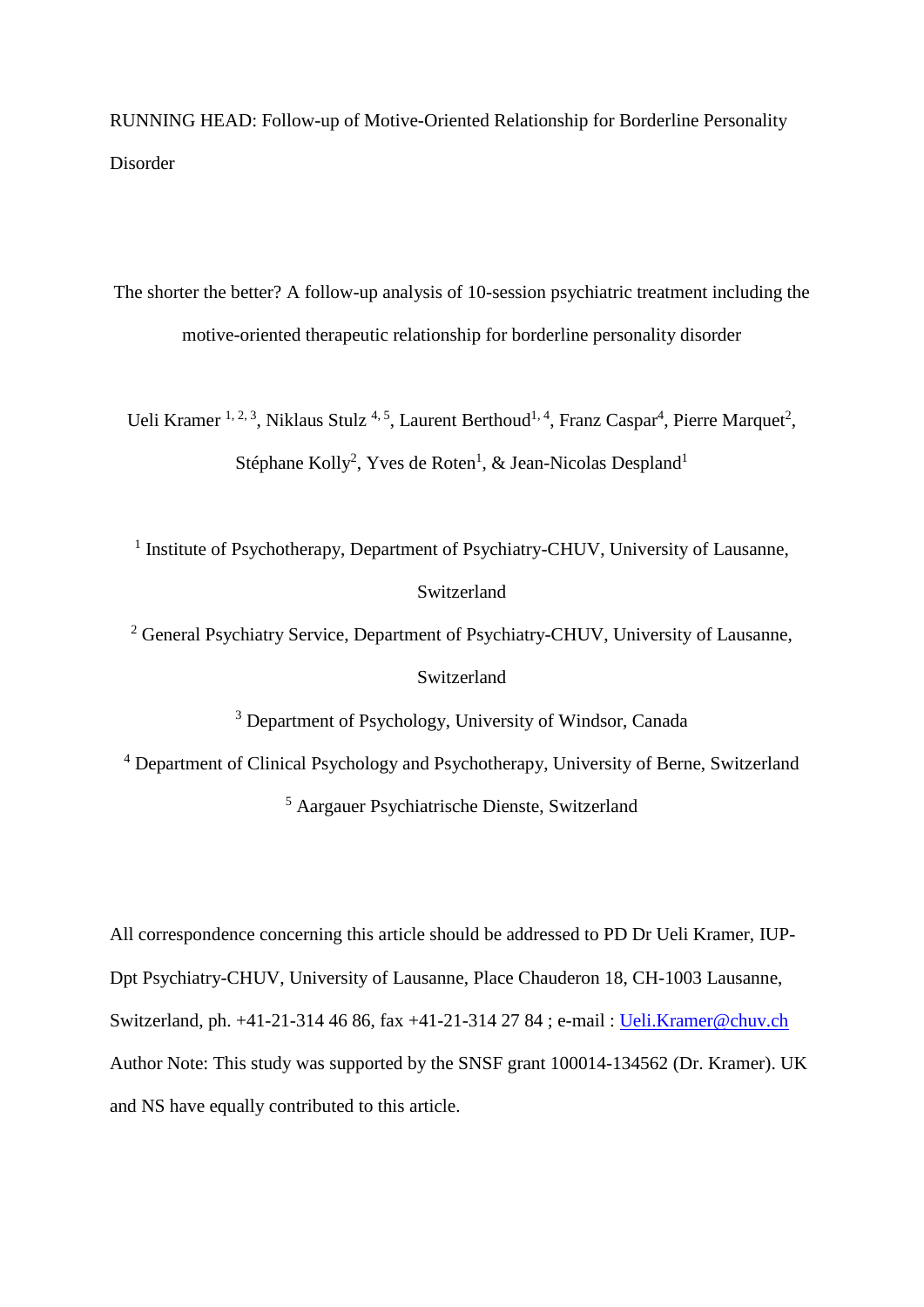### FOLLOW-UP OF MOTIVE-ORIENTED RELATIONSHIP FOR BORDERLINE

## PERSONALITY DISORDER

RUNNING HEAD: Follow-up of Motive-Oriented Relationship for Borderline Personality

Disorder

The shorter the better? A follow-up analysis of 10-session psychiatric treatment including the motive-oriented therapeutic relationship for borderline personality disorder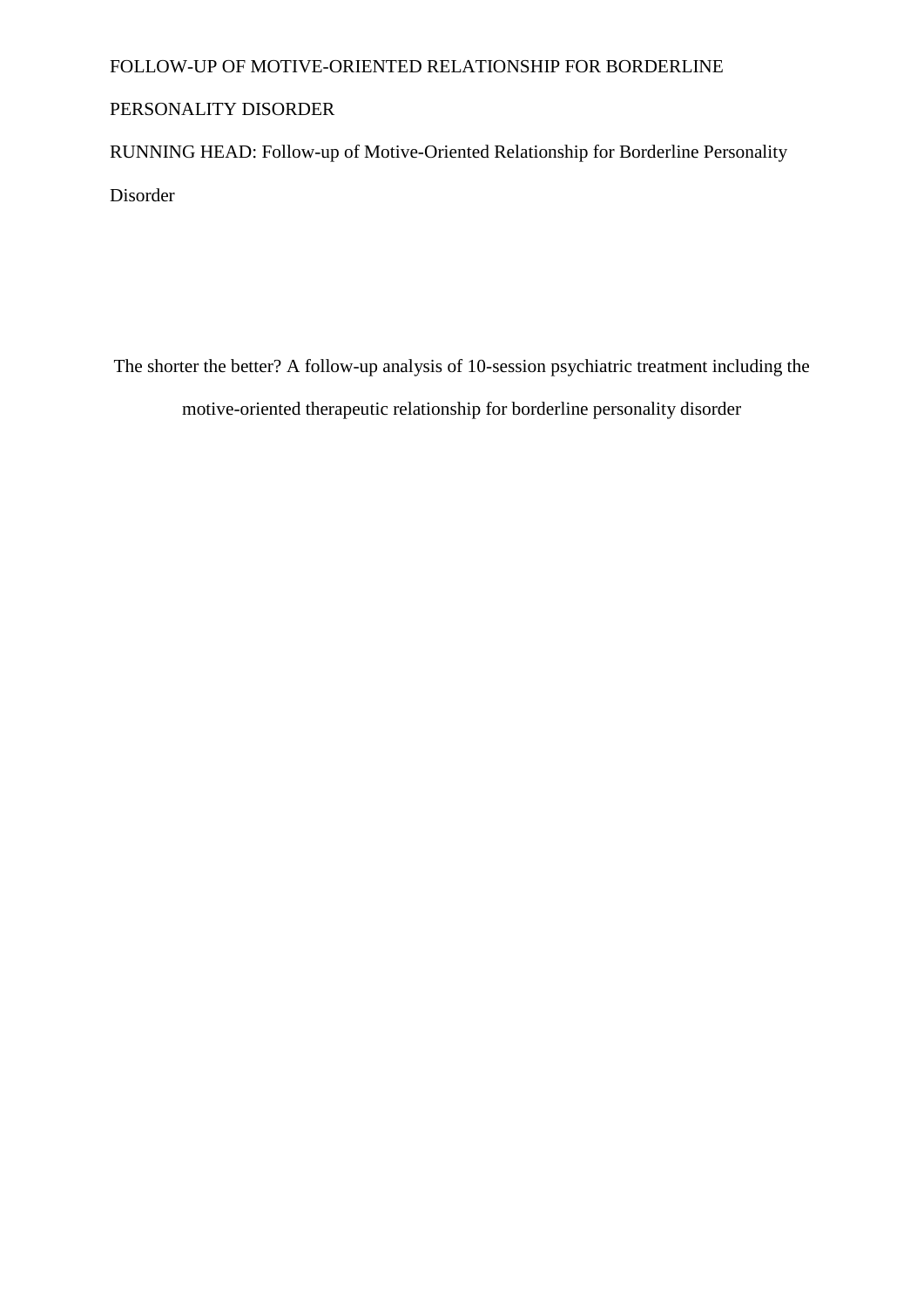#### **Abstract**

There is little research on short-term treatments for borderline personality disorder (BPD). While the core changes may occur only in long-term treatments, short-term treatments may enable the study of early generic processes of engagement in therapy and thus inform about effective treatment components. It was shown that a 10-session version of a psychiatric treatment was effective in reducing borderline symptoms at the end of this treatment (Kramer, Kolly et al., 2014). Also, it was demonstrated in a randomized design that adding the motiveoriented therapeutic relationship (MOTHER), following an individualized case formulation based on Plan Analysis, further increased general outcome after session 10 and had a positive effect on the early changes in self-esteem and alliance. The present study focuses on the follow-up period after this initial treatment, examining treatment density and outcomes after 6 months and service utilization after 12 months. Outcome was measured using the OQ-45. Results on a sub-sample of  $N = 40$  patients with available OO-45 data at follow-up ( $n = 21$  for MOTHER-treatment,  $n = 19$  for comparison treatment) showed maintenance of gains over the follow-up period, which did not differ between both conditions. It appeared for this sample that MOTHER treatments, while using the same number of sessions, lasted more weeks (i.e., lower treatment density, defined as the number of sessions per week), when compared to the treatments without MOTHER. Density marginally predicted symptom reduction at follow-up. Patients in MOTHER-treatments had a greater likelihood of entering structured psychotherapy after the initial sessions than patients in the comparison group. These results are overall consistent with earlier studies on short-term treatments for BPD and underline the importance of individualizing interventions, by using case formulations that rely on idiographic methods and integrative concepts.

Key-Words: Follow-up; Outcome; Dosage; Service Utilization; Borderline Personality Disorder; Motive-Oriented Therapeutic Relationship; Plan Analysis; Psychiatric treatment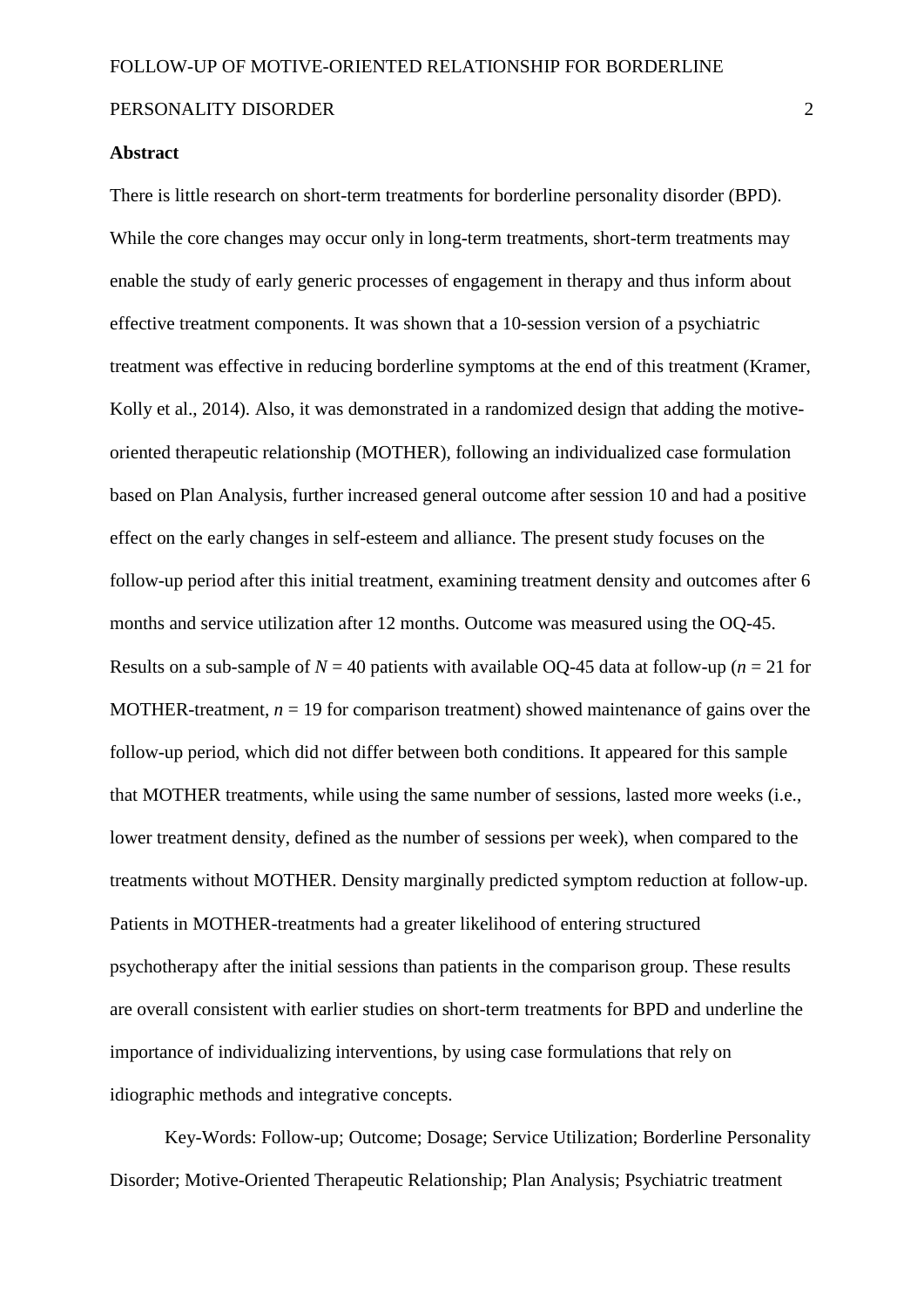THE SHORTER THE BETTER? A FOLLOW-UP ANALYSIS OF 10-SESSION PSYCHIATRIC TREATMENT INCLUDING THE MOTIVE-ORIENTED THERAPEUTIC RELATIONSHIP FOR BORDERLINE PERSONALITY DISORDER

#### **Introduction**

Treatments for individuals with borderline personality disorder (BPD) tend to be long and intensive. Therefore, they tend to use a great amount of resources of the health system contributing to the high burden of disease BPD generates (Bender, Dolan, Skodol, Sanislow, Dyck, McGlashan, Shea, Zanarini, Oldham, & Gunderson, 2001; Samuels, 2011; Soeteman, Verheul, & Busschbach, 2008; van Asselt, Dirksen, Arntz, & Severens, 2007). More research is therefore necessary on differential aspects of the dose-effect relationship (Howard, Kopta, Krause, Merton, & Orlinsky, 1986) in treatments for BPD, which could contribute to the development of the most cost-effective strategies.

Whereas long-term psychosocial or psychotherapeutic approaches are generally cited as the state of the art treatment of BPD (Bartak, Soeteman, Verheul, & Busschbach, 2007; Stoffers, Völlm, Rücker, Timmer, Huband, & Lieb, 2012), short-term approaches should not be neglected for the treatment of specific and somewhat less far-reaching intervention goals (Sollberger, Gremaud-Heitz, Riemenschneider, Agarwalla, Benecke, Schwald, Küchenhoff, Walter, & Dammann, in press; Van den Bosch, Sinnaeve, & Nijs, 2013). Short treatments are located at the low end of the dose-effect relationship curve (Howard et al., 1986). One such specific intervention goal in early treatment stages is to foster the individual's engagement in a structured treatment plan, taking into account the patient's current motivational state and readiness to change. A short-term psychiatric treatment seems the ideal context to understand and promote patient engagement in treatment; it is also an ideal context for studying specificities of change at the low end of the dose-effect relationship. Engagement in treatment might be substantiated with a greater increase in collaboration from the first sessions on,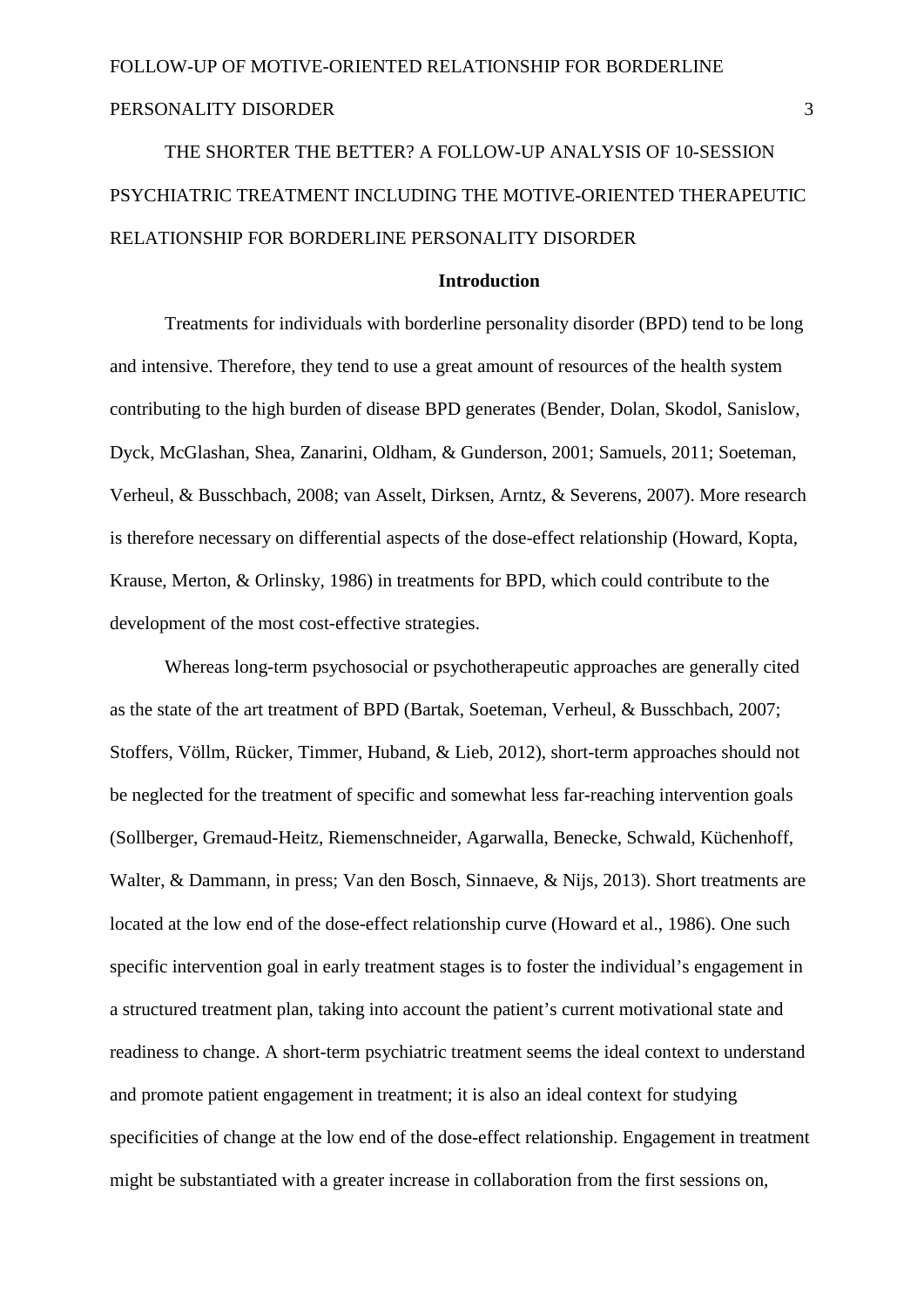better indices of therapeutic alliance and fewer missed sessions. While focusing on e.g. 10 sessions does not imply that this amount of treatment will be sufficient to treat BPD, it represents an initial step within a structured treatment plan.

Density of treatment (i.e., the number of treatment sessions provided per time unit) seems to be an important feature of treatment dose, but it is often neglected in the discussion on dose-effect relationships in treatments for BPD. In a study on depression treatment, Reardon, Cukrowicz, Reeves and Joiner (2002) found treatment density – operationalized as the number of sessions provided per week –, to predict pre-to-post treatment symptom change. Until session 10, the higher the treatment density was, the better was the outcome. This relationship vanished in cases who attended more than 10 sessions. So far, to our knowledge, no study has examined treatment density in early therapy stages and its link to treatment outcome in BPD patients. Whereas early engagement in therapy is particularly difficult for patients with BPD, possibly due to problems related to oscillating mental states and problems in the therapeutic collaboration (Levy, Beeney, Wasserman, & Clarkin, 2010), it is also central for further treatment and change. Therapy engagement and initial change may be particularly positive if density is high: the patient comes to all sessions and demonstrates high engagement in therapy. Therefore, it seems important to test the general assumption that greater treatment density early in treatment is associated with more symptom alleviation.

APA guidelines (2001) suggest that effective treatment for BPD should offer what is useful and necessary for a patient, both from a psychotherapy stance and medicalpharmacological point of view. Gunderson and Links (2008; 2014) operationalized these criteria in a clinically meaningful psychiatric treatment (i.e., "good psychiatric management", GPM) for change of central symptoms in BPD, with effects comparable to those of dialectical-behavioral therapy after one year of intervention (McMain, Links, Gnam, Guimond, Cardish, Korman & Streiner, 2009). These effects were maintained at the 2-year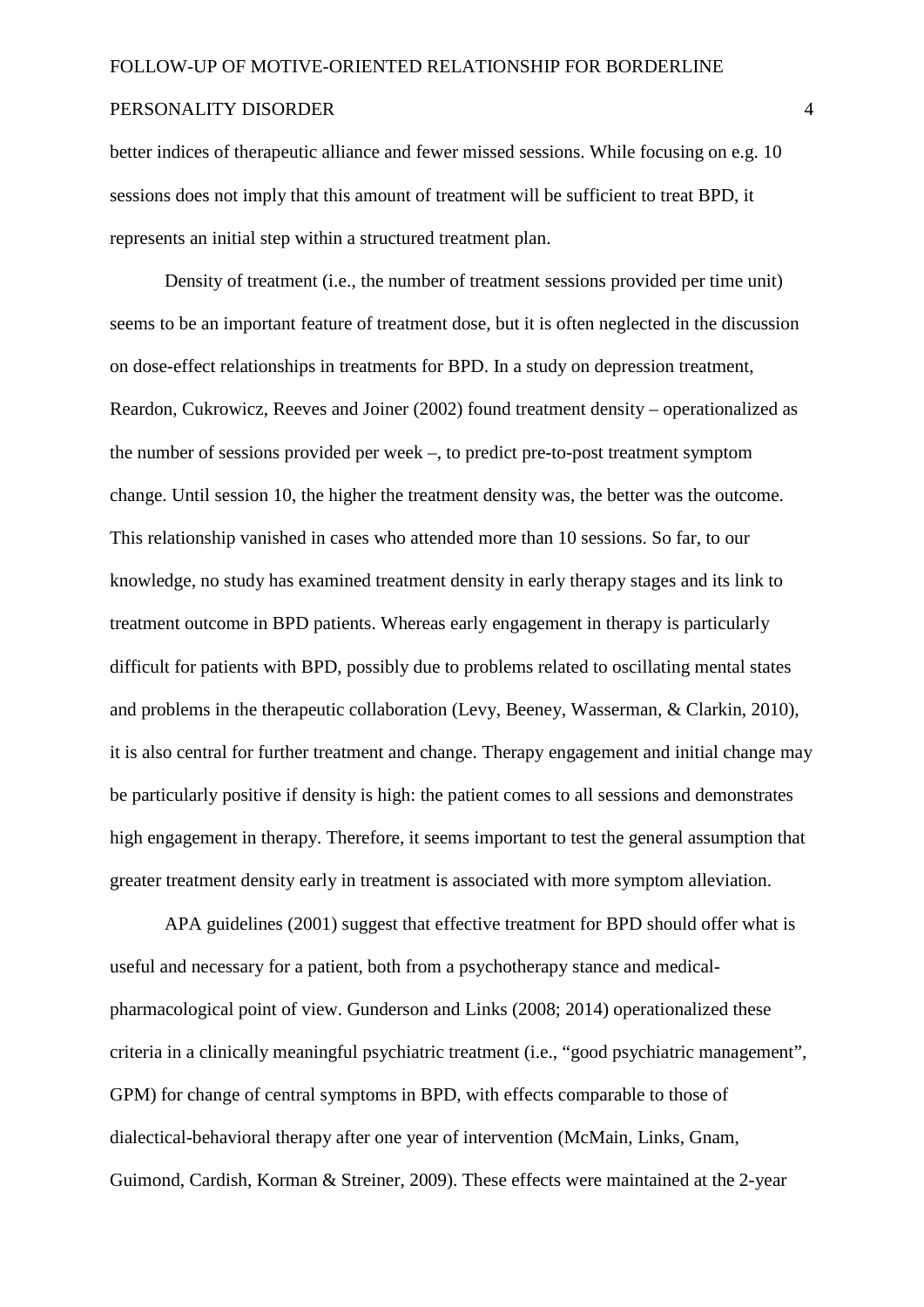follow-up (McMain, Guimond, Streiner, Cardish & Links, 2012). A short-term version of GPM, encompassing 10 sessions of treatment, has recently shown comparable effects over the first three months of treatment for initial change in general symptoms, as well as interpersonal and borderline problems (Kramer, Kolly, Berthoud, Keller, Preisig, Caspar, Berger, de Roten, Marquet, & Despland, 2014). These authors compared this short version of treatment to an enhanced one including the Plan Analysis (PA) and the individualized motive-oriented therapeutic relationship (MOTHER; Caspar, 2007). In this randomized controlled design, effects were significantly improved by the use of MOTHER on the level of psychological distress (Kramer, Kolly et al., 2014). In addition, it was shown that the therapeutic alliance, as rated by the therapist, increased more over the time of the engagement in treatment, compared to treatments where PA and MOTHER were not implemented (Kramer, Kolly, et al., 2014). These effects were shown to be related to increased self-esteem towards the end of treatment for patients who received the MOTHER component, compared to those who did not receive it, which predicted the initial symptom change after 10 sessions; it is hypothesized that a more intense and responsive therapeutic relationship is facilitated by this treatment component (Kramer, Flückiger, Kolly, Caspar, Marquet, Despland & de Roten, 2014).

Originally, MOTHER is derived from the principles of PA, an integrative case conceptualization defined by Grawe and Dziewas (Grawe, 1980; 1998) and Caspar (2007). PA proposes a methodology that helps to infer a hierarchical structure of Plans and motives, which are "behind" inter- and intrapersonal behaviors and experiences. Inferences are based on the patient's verbal and non-verbal behavior. The organizing principle is instrumentality: lower elements in the structure serve higher, guiding elements. Based on such a formulation of the case, MOTHER assumes that if a therapist satisfies the patient's underlying motives within the limits of the therapeutic relationship, or conveys adaptive means to the patient, without reinforcing problematic Plans, behaviors or experiences, it is no longer necessary for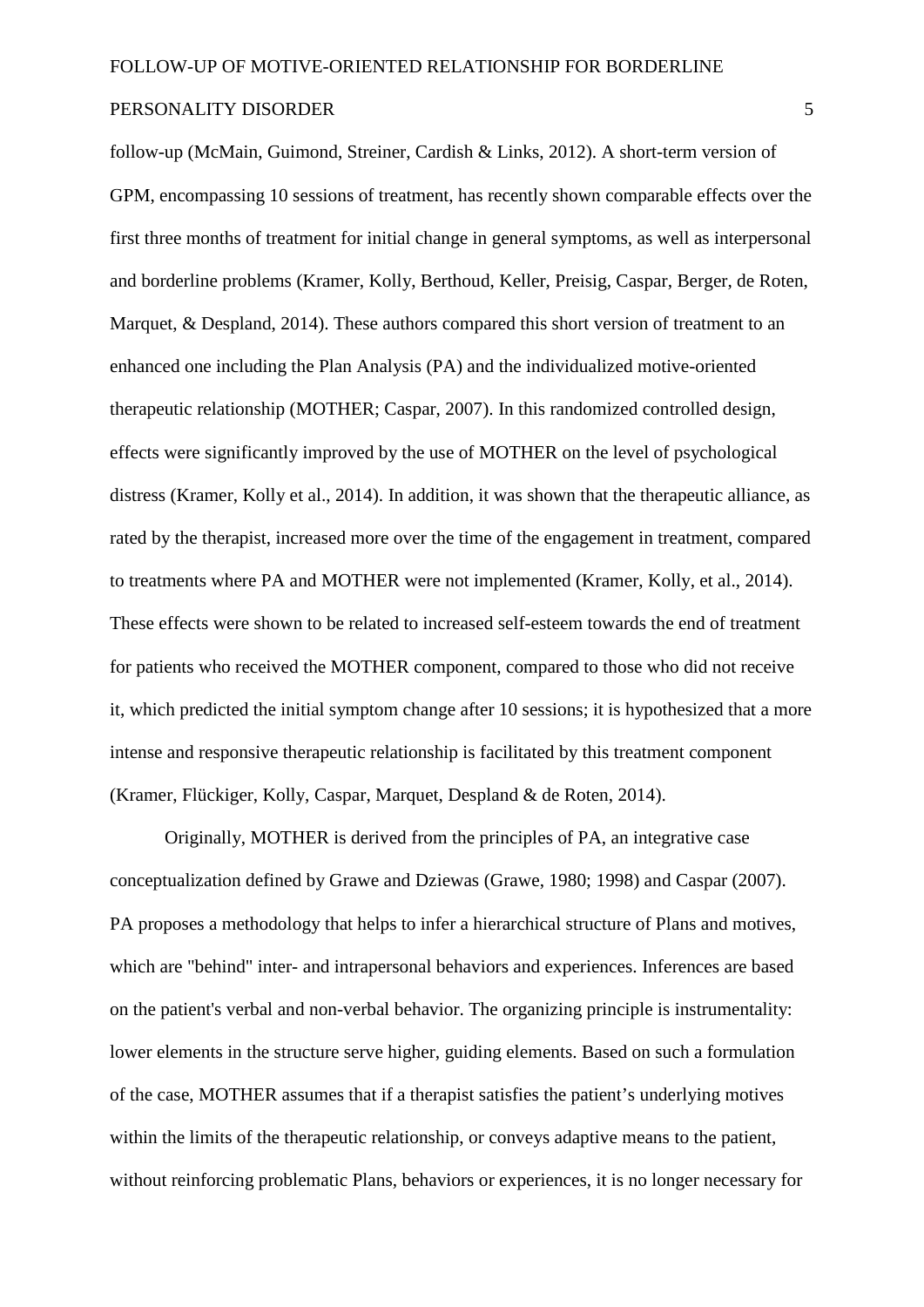the patient to use his/her problematic means to attain his/her motives or goals (Caspar, 2007). Since each patient is guided by different hypothetical Plans, the therapist's relationship offer must be constructed differently for each patient, in a fundamentally individualized and patient-responsive manner (Caspar, 2007). Idiographic formulations, therapist responsiveness and integrative treatment modules are highly recommended in the treatment of personality disorders (Bohus, Falkai, & Herpertz, 2012; Clarkin, 2012; Critchfield, 2012; Dimaggio, Salvatore, Fiore, Carcione, Nicolo, & Semerari; Gaebel & Falkai, 2009; Livesley, 2012). Another integrative case formulation proposed for patients with BPD was developed within the context of short-term Cognitive-Analytic Therapy (CAT; Ryle, 1997). What seems specific to the plananalytic approach is the dual focus on a) the formulation and b) the responsive relationship offer by the therapist.

Whereas the short-term effects of MOTHER in the early sessions of BPD treatment are beginning to be documented, it is unknown whether these effects are maintained over a longer period of time, whether MOTHER is associated with specific service utilization (e.g., number of visits in inpatient and crisis centers) in a longer-term perspective, and also what the role of treatment density is regarding treatment outcomes. Such information might help to assess in a differentiated way the clinical and health-economic relevance of adding an individualized formulation of patient's problems and relationship to a psychiatric or psychotherapeutic treatment very early in treatment.

The present study aimed at examining these research questions by analyzing the follow-up outcome data of the afore-mentioned randomized controlled trial which compared 10-session GPM plus MOTHER to GPM-only (Kramer, Kolly et al., 2014). Our hypotheses were as follows: firstly, we hypothesized that the effect of both versions of the treatment (10 session GPM plus MOTHER vs GPM-only) on psychological distress, which was found at the end of the initial treatment, is maintained over the 3- to 6-month follow-up period.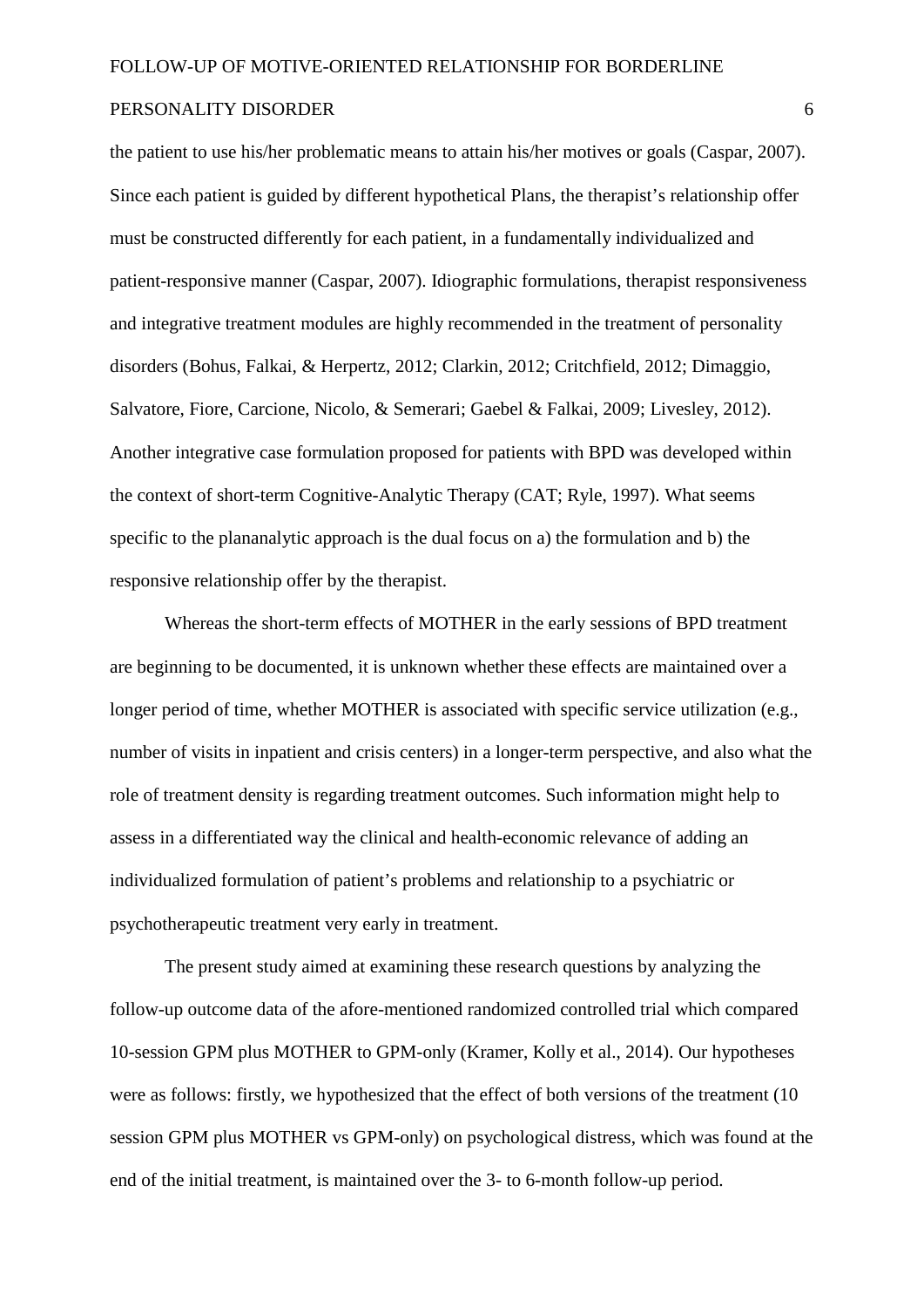Furthermore, we expected that the treatment condition has a differential effect on psychological impairment at follow-up, with MOTHER outperforming GPM-only at 3 to 6 months after treatment termination. Secondly, we hypothesized that higher treatment density in early stages (first 10 sessions) facilitates greater alleviation of psychological distress at treatment termination and at 3- to 6-month follow-up. Thirdly, we expected MOTHER to be related to lower utilization of inpatient services and crisis interventions during the one year follow-up and to facilitate greater use of outpatient psychotherapy relative to GPM-only during that 12-month follow-up period.

#### **Method**

#### **Design**

The original study (Kramer, Kolly et al., 2014) used a randomized controlled design to test add-on effects of the motive-oriented therapeutic relationship, as an adjunctive treatment component to a 10-session version of an APA-informed psychiatric treatment (good psychiatric management; GPM; Gunderson & Links, 2014). In addition, patients included in a previous independent pilot study, also using a randomized controlled design and using identical procedures (Kramer, Berger, Kolly, Marquet, Preisig, de Roten, Despland, & Caspar, 2011) were included in the follow-up analysis. The present study represents a naturalistic follow-up describing the effects at 3 to 6 months after the end of the 10-session treatment for both samples taken together along with service utilization at the 12-month follow-up. The study was formally approved by the relevant Ethics Board (identifier 254/08) and research committee. The trial was registered at ClinicalTrial.gov (identifier NCT01896024).

#### **Patients and therapists**

In total,  $N = 99$  patients with DSM-IV diagnosis of borderline personality disorder (BPD) were randomized in the two original studies (Kramer, Kolly et al., 2014; Kramer, Berger et al., 2011). In total,  $n = 68$  (69%) were female. The average age was 32.2 years (SD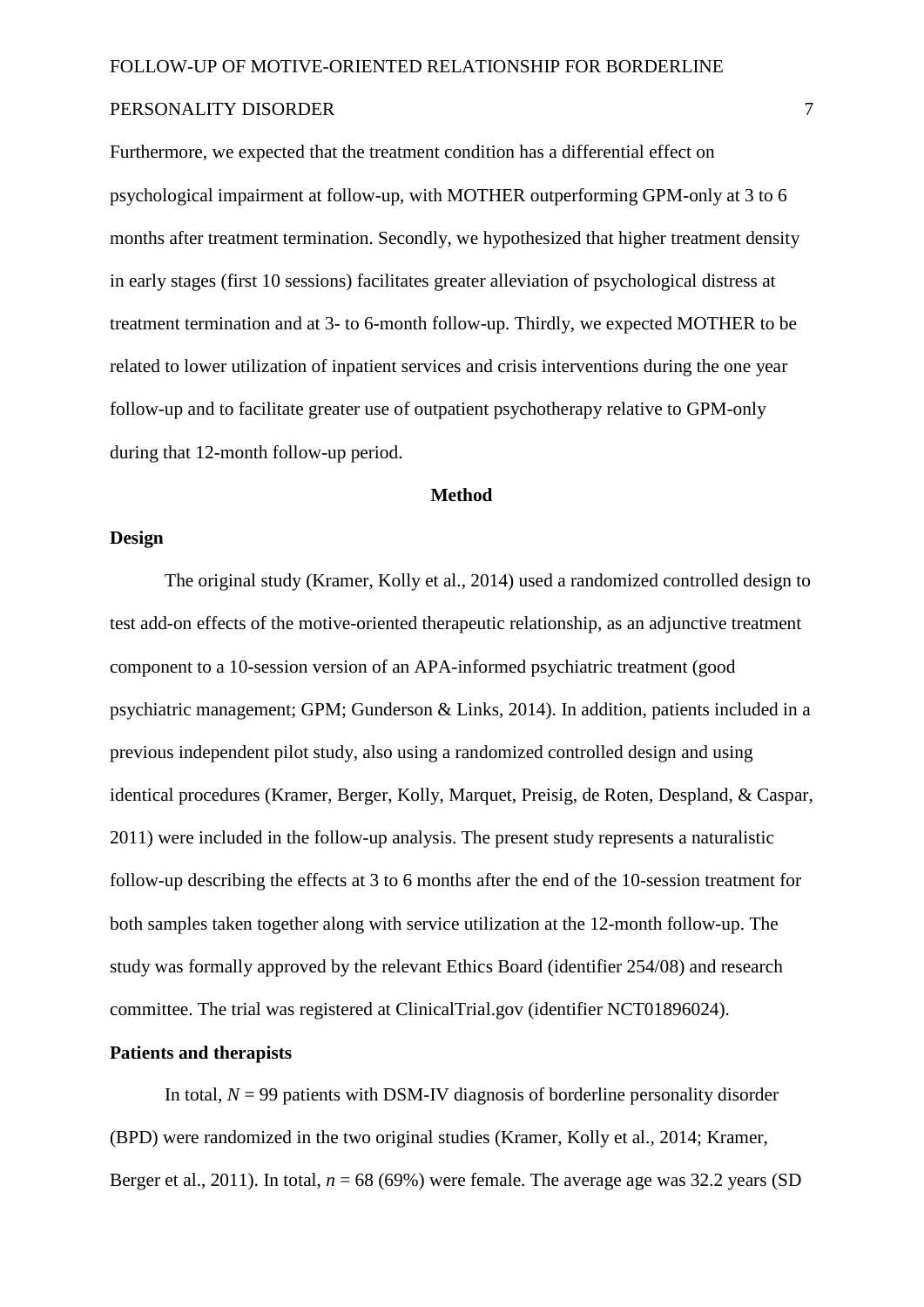$= 10.6$ ) and the ethnic composition represented the consulting psychiatric population in public European clinical services (85% Caucasian). Diagnoses were assessed using the Structured Clinical Interview for DSM-IV Axis II Disorders (Personality disorders; SCID-II; First, Spitzer, Williams, & Gibbons, 2004), along with the Mini Neuropsychiatric Interview for Axis I disorders (MINI; Lecrubier, Sheehan, Weiller, Amorim, Bonora, Harnet Sheehan, Janavs, & Dunbar, 1997). Details of each sample with regards to co-morbidities to the BPD diagnosis and satisfactory levels of reliability for these diagnoses were reported in the original studies (Kramer, Kolly et al., 2014; Kramer, Berger et al., 2011).

In total,  $N = 24$  therapists treated the patients included in the two studies. They all received an accurate training in the clinical procedures related to the psychiatric management of BPD in 10 sessions prior to the beginning of the study, and, for one condition, therapists received training in PA and MOTHER. All therapists had at least one year of residency in psychiatry (overall mean 2.5 years; see Kramer, Kolly et al., 2014 for more information about the therapists). Because more than half (54%) of the therapists had a small amount of cases each (in total,  $N = 13$  therapists had three or fewer cases in this trial), a systematic test of therapist effects was likely to produce unreliable results. This was evenly distributed between the two conditions.

#### **Treatments**

*Condition 1: 10-session psychiatric treatment*. This short-term treatment is based on the principles of the general or good psychiatric management for BPD (GPM; Gunderson & Links, 2008; 2014). For the present study focusing on 10 sessions, a manual was developed which encompassed several therapist tasks: the establishment of a detailed psychiatric diagnosis, synthesis of the psychiatric anamnesis, establishment of treatment focus, enhancement of motivation, treatment of treatment-interfering problems and formulation of attachment-based core conflicts. In general, the manual describes one session per week,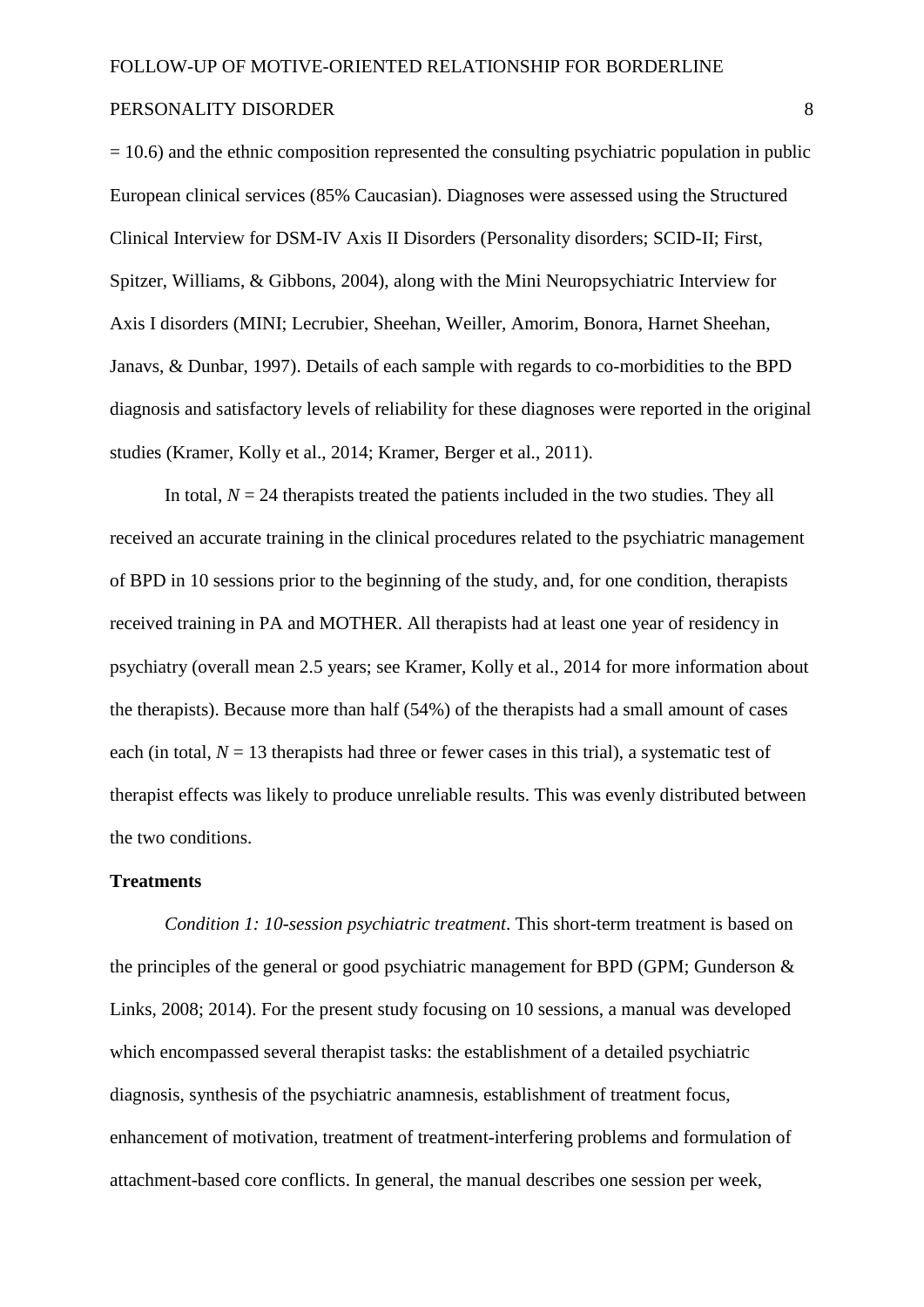although this may have been adapted to the individual patient. In addition, psychopharmacological treatment and short-term inpatient treatment was used as adjunct intervention.

*Condition 2: 10-session psychiatric treatment including MOTHER.* The second condition in the present add-on study used the same clinical procedures as in condition 1, with the only difference that a PA and MOTHER (Caspar, 2007) were implemented by the therapist. A case formulation based on the PA was drafted based on information from the intake session, by following the description provided above and by Caspar (2007). In all remaining sessions, the therapist was instructed to use the plananalytic conclusions in terms of the implementation of a motive-oriented therapeutic relationship (see above; Caspar, Grossmann, Unmüssig, & Schramm, 2005).

Therapist adherence to GPM was equally excellent in both conditions, whereas therapist adherence to MOTHER was significantly greater in the MOTHER condition than in the non-MOTHER condition  $(t(1, 59) = 10.62, p < .00 +$ ; Kramer, Kolly et al., 2014), as expected by design.

#### **Instrument**

*Outcome Questionnaire – 45.2 (OQ-45).* This widely-used and well-validated selfreport questionnaire measures results from psychotherapy, by using 45 items. It encompasses a global score and three sub-scores measuring levels of psychological distress: symptomatic level, interpersonal relationships and social role (Lambert et al., 2004). These items may be rated on a Likert-scale ranging between 1 (never) and 4 (always). Cronbach's alpha of the present sample was .89 (pre-post-follow-up data combined).

#### **Procedure**

For the present naturalistic follow-up analysis, data from all data points were used. During treatment, patients filled in the OQ-45 at intake (at the end of the first session), and at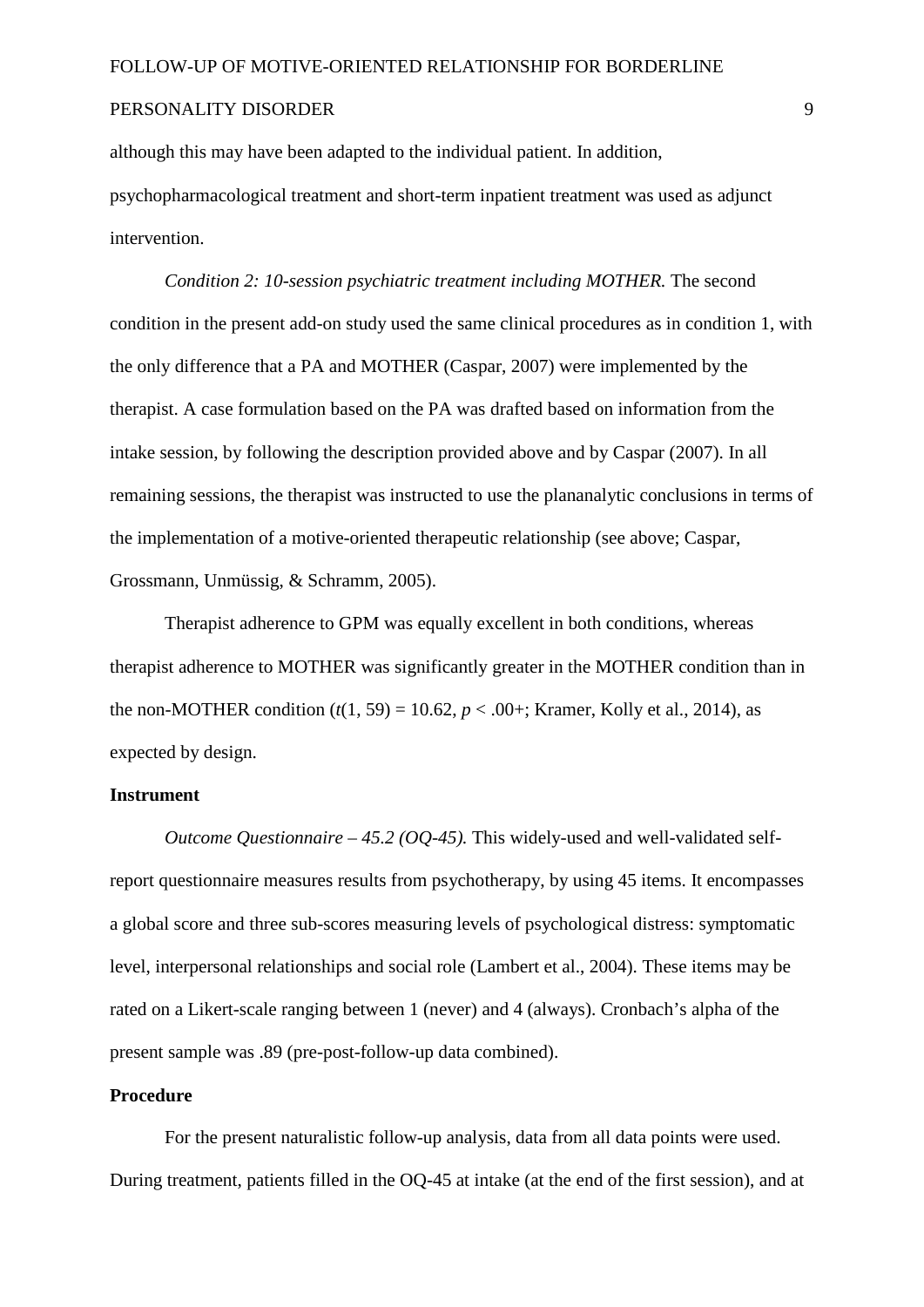discharge (at the end of the  $10<sup>th</sup>$  session). During the follow-up period, patients were sent the OQ-45 by mail at 3 and at 6 months after their last session.

In order to assess service utilization of all patients during the 12-month follow-up period (between the day of the last session and 12 months later), the number of inpatient hospitalizations in psychiatric services was counted, as was the number of visits at emergency services. Because treatment continued for most patients beyond the 10 sessions of the study (70% in the study by Kramer, Kolly et al., 2014) and because psychotherapy is usually considered as the treatment choice for BPD (APA; 2001; Bartak, Soeteman, Verheul, & Busschbach, 2007; Gaebel & Falkai, 2009; Paris, 2005), the proportion of patients in psychotherapy (vs not in psychotherapy) during the follow-up period was assessed.

Finally, treatment density was operationalized by the ratio between the number of sessions and the number of weeks in treatment.

#### **Statistical analyses**

We used repeated-measures ANOVA (rANOVA) to test the first hypothesis which claimed the maintenance of therapeutic benefits on the OQ-45 total score over the follow-up period. In order to test the second hypothesis which stated a superior effect of the MOTHER condition compared to the GPM-only condition at 6 month follow-up, we used ANCOVA controlling for OQ-45 intake scores to compare outcomes on the OQ-45 at follow-up. The third hypothesis, which claimed higher density in early treatment stages (first 10 sessions) to facilitate greater alleviation of psychological distress at treatment termination and at followup, was tested using multiple regression models controlling for OQ-45 intake scores. To compare the positively skewed distributions (i.e., zero-inflated) of the count outcomes on the number of inpatient days and crisis interventions during the 12-month follow-up between the two treatment conditions, we used zero-inflated negative binomial regression models. Finally,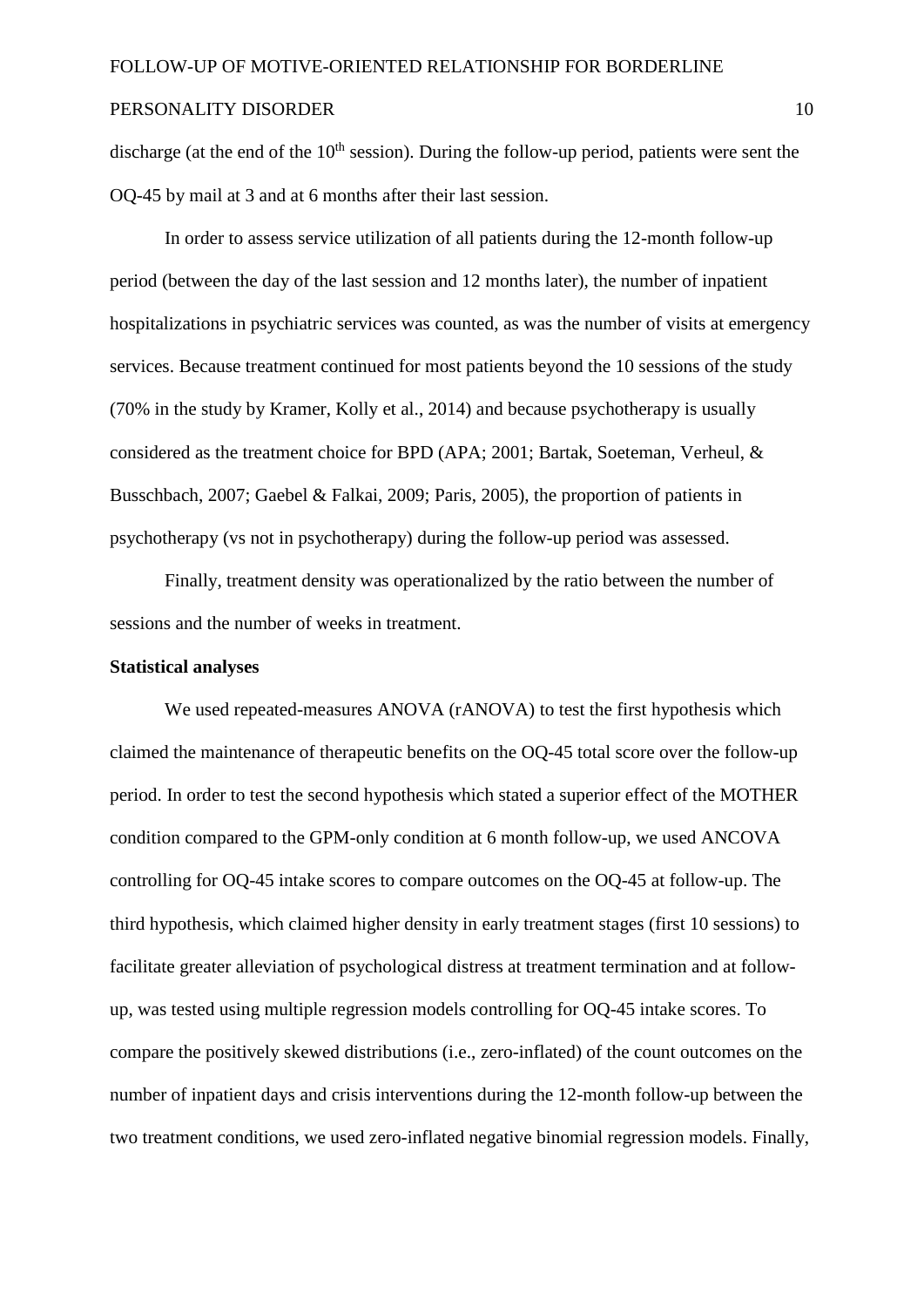the proportion of patients who engaged in outpatient psychotherapy during the first 12 months following termination was compared between the two treatment conditions using a  $\chi^2$ -test.

#### **Results**

#### **Data preparation**

Completeness of OQ-45 data for the present follow-up analyses was variable. Whereas at intake and discharge of the brief 10-session treatment program, 99 patients provided data in the OQ-45 (100% return rate), for the follow-up period, 23 patients filled in the OQ-45 after 3 months (23% return rate) and 30 patients after 6 months (30% return rate). Drop-out rates did not differ between treatment conditions at 3-month follow-up  $(\gamma^2 (1, N = 99) = 0.265, p = .61)$ and at 6-month follow-up  $(\gamma^2 (1, N = 99) = 1.458, p = .28)$ . For this reason, both follow-up assessments were collapsed for statistical analyses (yielding a *N* = 40(40%); MOTHER: *n* = 21; GPM-only:  $n = 19$ ). Note that there were no between-group effects on intake variables when comparing patients who had data at follow-up to patients who did not have any data at follow-up (OQ-45 total score: *M*(MOTHER) = 99.83, *M*(GPM-only) = 92.07, *t*(97) = -1.61, *p*  $= .11$ ; age: t(97) = .08,  $p = .93$ ; gender:  $\chi^2(1) = .45$ ;  $p = .50$ ). Also, OQ-45 total scores at discharge did not differ between patients with and without follow-up data, respectively  $(M(MOTHER) = 82.53, M(GPM-only) = 81.44, t(97) = 0.219; p = .83)$ . All other relevant variables at intake did not differ between the two groups for all patients randomized, as demonstrated by the initial outcome studies (Kramer, Berger et al., 2011; Kramer, Kolly et al., 2014).

Data on inpatient admissions (hospitalizations) and on outpatient crisis interventions during the first 12 months immediately following treatment termination was available for 87 patients (88%), the proportion of missing cases did not differ significantly between conditions  $(\chi^2(1) = 2.77, p = .10)$ . Data related to the use of outpatient psychotherapy (versus non-use of psychotherapy) during the initial 12 months after the initial 10-session treatment was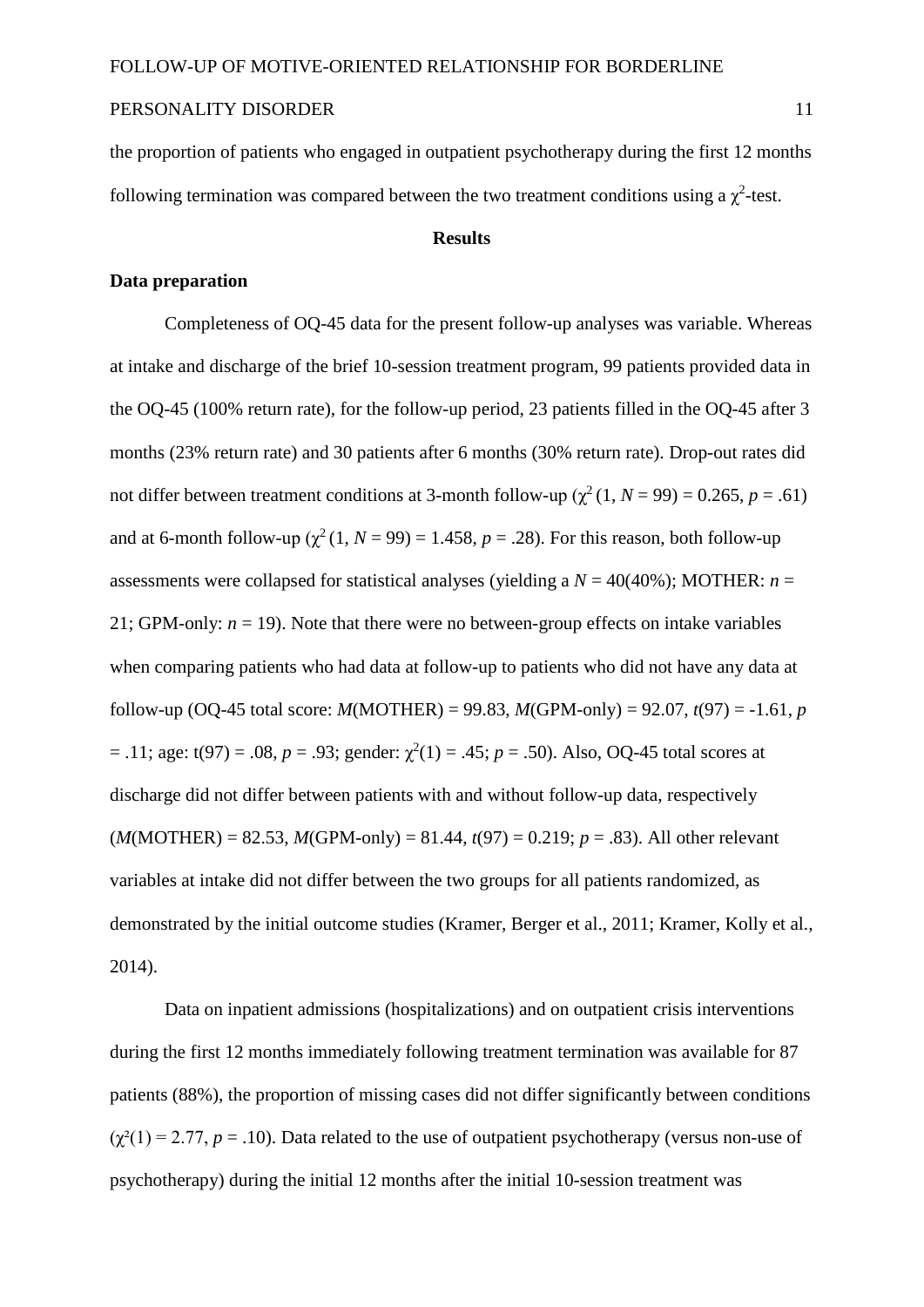available for all 99 patients (100%). Information regarding treatment density (i.e., number of sessions per weeks in treatment) was available for all 99 patients (100%).

## **Naturalistic evolution of psychological distress after discharge: role of the motiveoriented therapeutic relationship**

The  $n = 40$  patients who responded to one or both of the follow-up assessments experienced a clear-cut reduction in overall psychological distress (OQ-45 total score) between intake and discharge  $(F(1, 39) = 20.18, p < .001)$ . Between discharge and the aggregated follow-up assessments 3 to 6 months after treatment termination, there was no significant change in psychological impairment  $(F(1, 39) = 0.90; p < .35)$ . Psychological distress at follow-up, however, was still significantly improved when compared to psychological impairment at intake  $(F(1, 39) = 12.06; p < .001;$  Figure 1).

Whereas the level of psychological distress differed between the two conditions at treatment termination  $(F(1, 39) = 5.39; p = .03)$  favoring the MOTHER condition, ANCOVA revealed no between-condition difference at follow-up  $(F(1, 39) = 1.07; p = .31;$  see Figure 1).

#### **Treatment density and outcomes**

The average number of sessions per patient did not differ between the MOTHER and the GPM-only conditions (*M* (MOTHER) = 8.90 vs *M* (GPM-only) = 9.30 sessions;  $t(38)$  = -0.56;  $p = .58$ ). However, patients in the MOTHER condition received their sessions during significantly more weeks than patients in the GPM-only condition  $(M \text{ (MOTHER)} = 16.00 \text{ vs } 10^{-10} \text{ m}$ *M* (GPM-only) = 12.60 weeks;  $t(38) = 2.14$ ;  $p = .04$ ). Thus, MOTHER patients were treated at a lower density (i.e., fewer sessions per week) than patients in the GPM-only condition (*M*  $(MOTHER) = 0.60$  vs  $M(GPM-only) = 0.82$ ;  $t(38) = -2.83$ ;  $p = 0.01$ ;  $n = 99$  for these comparisons). This result refutes our second hypothesis in a surprising way.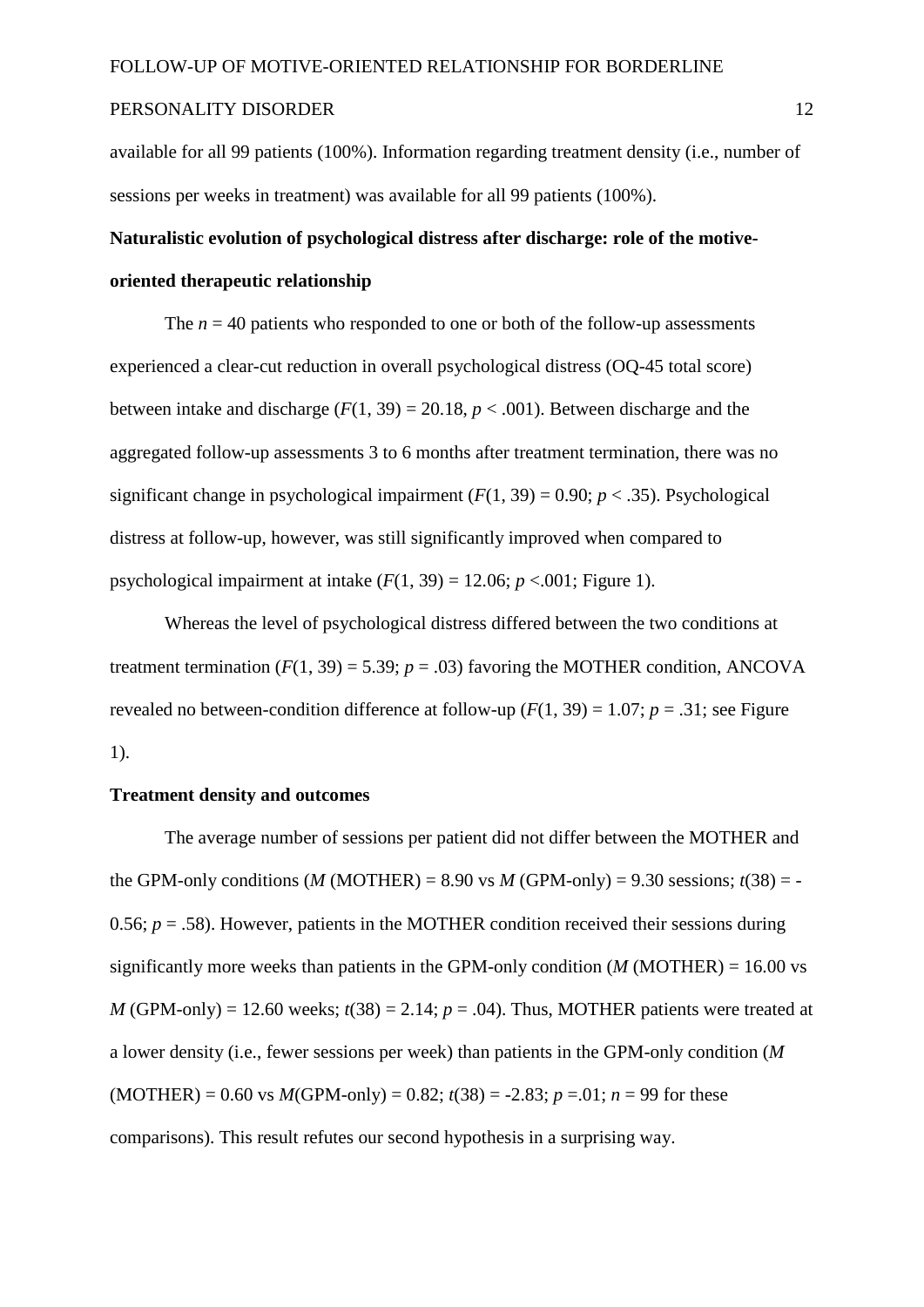Because this difference in treatment density between conditions was unexpected, for exploratory purposes, linear regression models were conducted in order to better understand the potential predictive role of treatment density for the level of and change in psychological distress in the present sample. Across both conditions ( $n = 40$ ), when controlling for OQ-45 total scores at intake and for treatment condition, lower treatment density marginally predicted lower OQ-45 total scores (i.e., better outcomes) at follow-up (*p* = .097). Regarding OO-45 total scores at discharge, no predictive effect was found for treatment density ( $p =$ .328; see Table 1).

#### **Service utilization during the 12 month follow-up**

The total number of days in inpatient treatment during the 12 month follow-up did not differ between the two groups (*M*(MOTHER): 11.14; *M*(GPM-only): 3.47; zero-inflated negative binomial model:  $B = 1.17$ , 95% CI = -0.79 to 3.13). Similar to the above, the total number of crisis consultations did not differ between the two groups (zero-inflated negative binomial model:  $B = 0.27$ , 95% CI = -0.70 to 1.23). When comparing the use of crisis consultation and inpatient treatment (vs non-use) for patients who responded to the follow-up measures, there was no significant effect: the fact of having responded to a follow-up data point did not affect service use.

The analysis of the proportion of patients who engaged in outpatient psychotherapy during the first 12 months after termination of study treatment showed a main effect of the MOTHER condition: the latter patients were more likely to pursue a psychotherapeutic treatment (60% of the patients;  $\chi^2(1) = 5.25$ ,  $p = .02$ ) than patients in the GPM-only condition (37% of the patients). One needs to add that when comparing the use of psychotherapy (vs non-use) for patients who responded to the follow-up measures, there was a significant effect: the patients who responded to the follow-up were more likely to engage in psychotherapy  $(\chi^2(1) = 27.55, p = .00+).$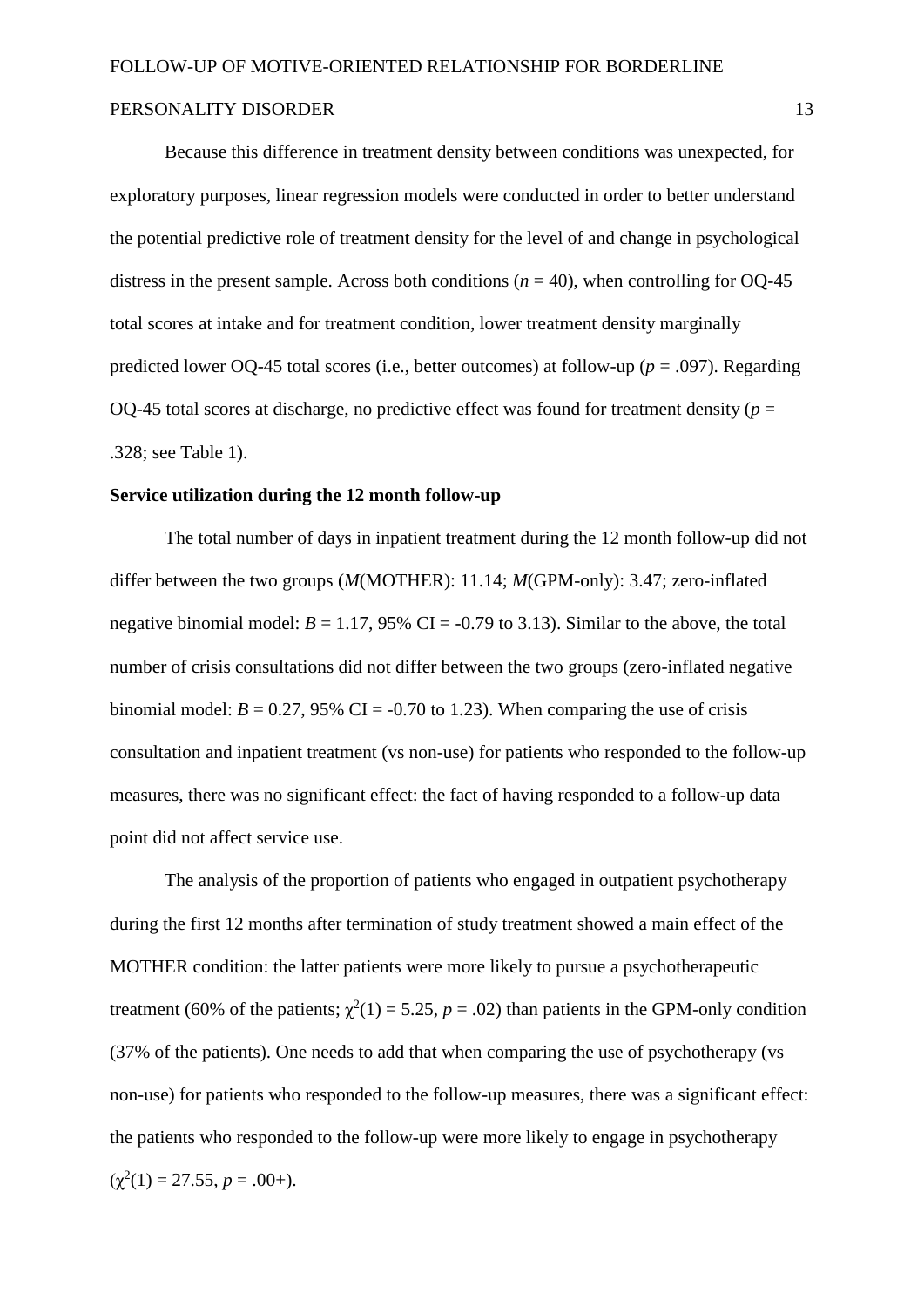#### **Discussion**

The present study examined the question whether adding an individualized case formulation to a short-term psychiatric treatment for borderline personality disorder (BPD) had an additive effect on treatment outcomes after this study treatment ended. The roles of treatment density and service utilization were also examined. We observed that after 10 sessions, patients reached a clinically significant decrease in psychological distress which was maintained over the following six months, irrespective of the treatment condition. This is an important finding, as maintenance of gains from month 3 until 9 after intake, after an initial treatment phase of 3 months, was observed in treatments based on the good psychiatric management model (McMain et al., 2009). By examining change in borderline symptoms over one year of treatment, the latter study observed a greater rate of change for the first 3 months (i.e., corresponding to roughly 10 sessions), when compared to the rates of change during the following 3 and 6 months. These observations are consistent with predictions of the negatively accelerated dose-effect curve (Howard et al., 1986) which hypothesizes that the effects of additional sessions decrease over time. In our study, the effect of the initial 3 months was maintained irrespective of the presence, nature or quality of the subsequent therapy phase (between months 3 and 9 after intake). Sustained contact with therapist over a number of weeks as response to the severity of patient's presenting problems, the quality of patient engagement, hopefulness, collaboration and readiness for change might all be generic aspects which explain the centrality of these initial changes. These components may all be explained by the notion of remoralization (Howard et al., 1986). Patient's sense of remoralization characterizes the first phase of treatment and its effects carry over into the further symptom evolution which make this initial part of treatment a pivotal moment for lasting change.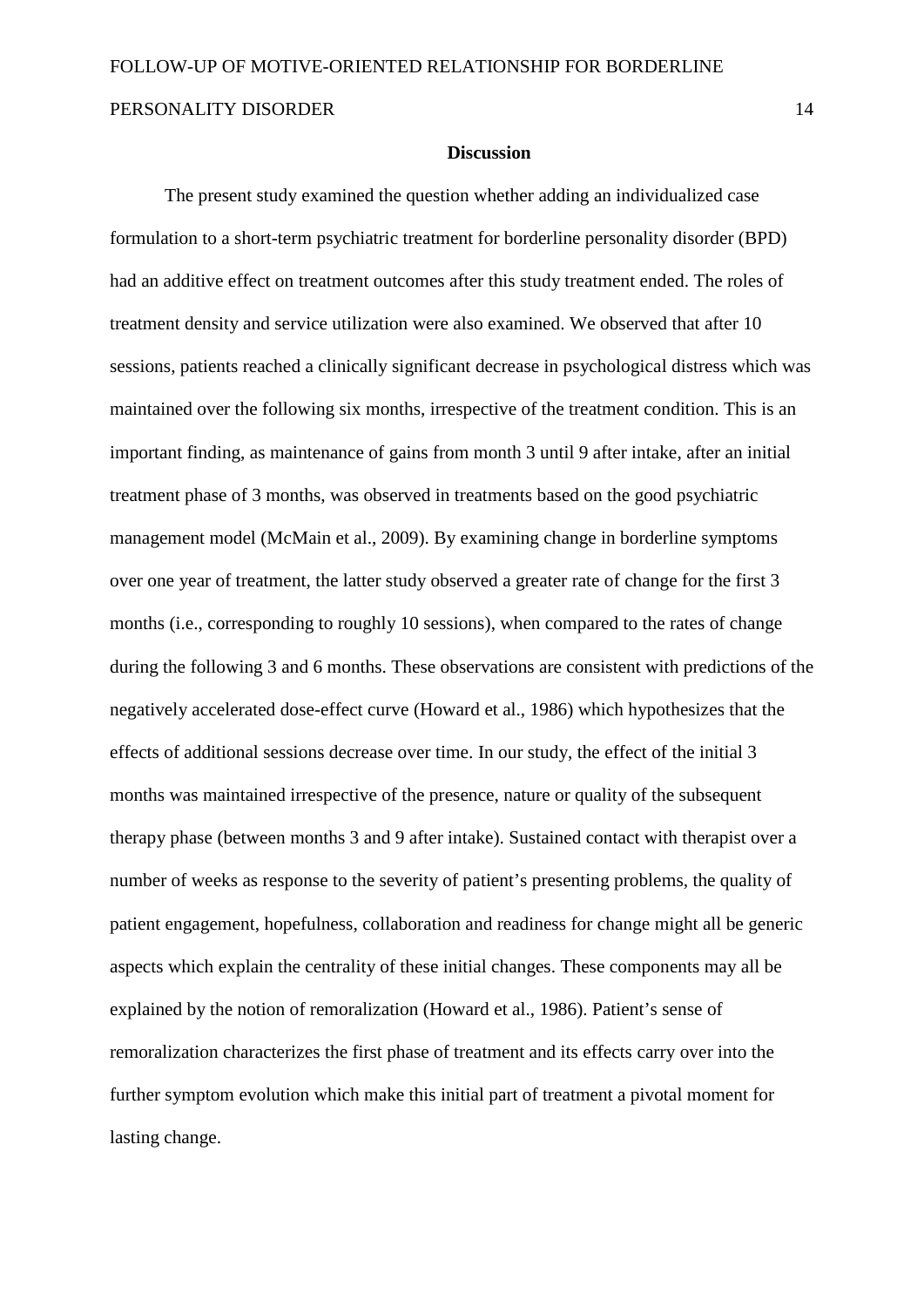Whereas it was shown that an individualized method of conceptualizing the patient's presenting problem tended to increase this initial effect of patient engagement in the therapy process (Kramer, Kolly et al.,2014), the present study did not find such additional effects at follow-up (see Figure 1). However, after the initial 10-session treatment, patients entering psychotherapy are more frequent in the MOTHER condition, as compared to the GPM-only condition; no between-group effect was found with regard to the distributions of inpatient and crisis center use. It needs to be added that the patients who engaged in psychotherapy are more likely the ones who responded to the follow-up data points. Psychotherapy can be considered as the state of the art treatment for BPD (Bartak, Soeteman, Verheul, & Busschbach, 2007; Clarkin, 2012; Gaebel & Falkai, 2009; Paris, 2007) with a certain number of efficient treatment models (Stoffers, Völm, Rücker, Timmer, Huband, & Lieb, 2012), several with demonstrated long-term effects (e.g., Bateman & Fonagy, 2009; McMain et al., 2012). Therefore, a pre-treatment module based on MOTHER-principles achieving to motivate 60% of the patients (as compared to 37% in the GPM-only condition) to enter structured psychotherapy, can be considered an important contribution to the mental health care of these patients and is consistent with recent developments based on stepped care (Paris, 2015). Treatments based on MOTHER may proactively actualize the patient's resources (Grawe, 1998; Kramer, Flückiger et al., 2014) and the patient may be seen as capable of mastering his/her problems by the use of adequately structured long-term treatment. The therapist's proposal of structured psychotherapy to a given patient may be related to the therapist's resourceful conceptionalization of the patient's problems, based on the plananalytic case formulation.

Surprisingly, lower density of treatment, i.e., less therapy hours per week, were given in the MOTHER condition, when compared to the GPM-only condition. This density of the 10-session treatment tended to predict outcome after the 6-month follow-up: the fewer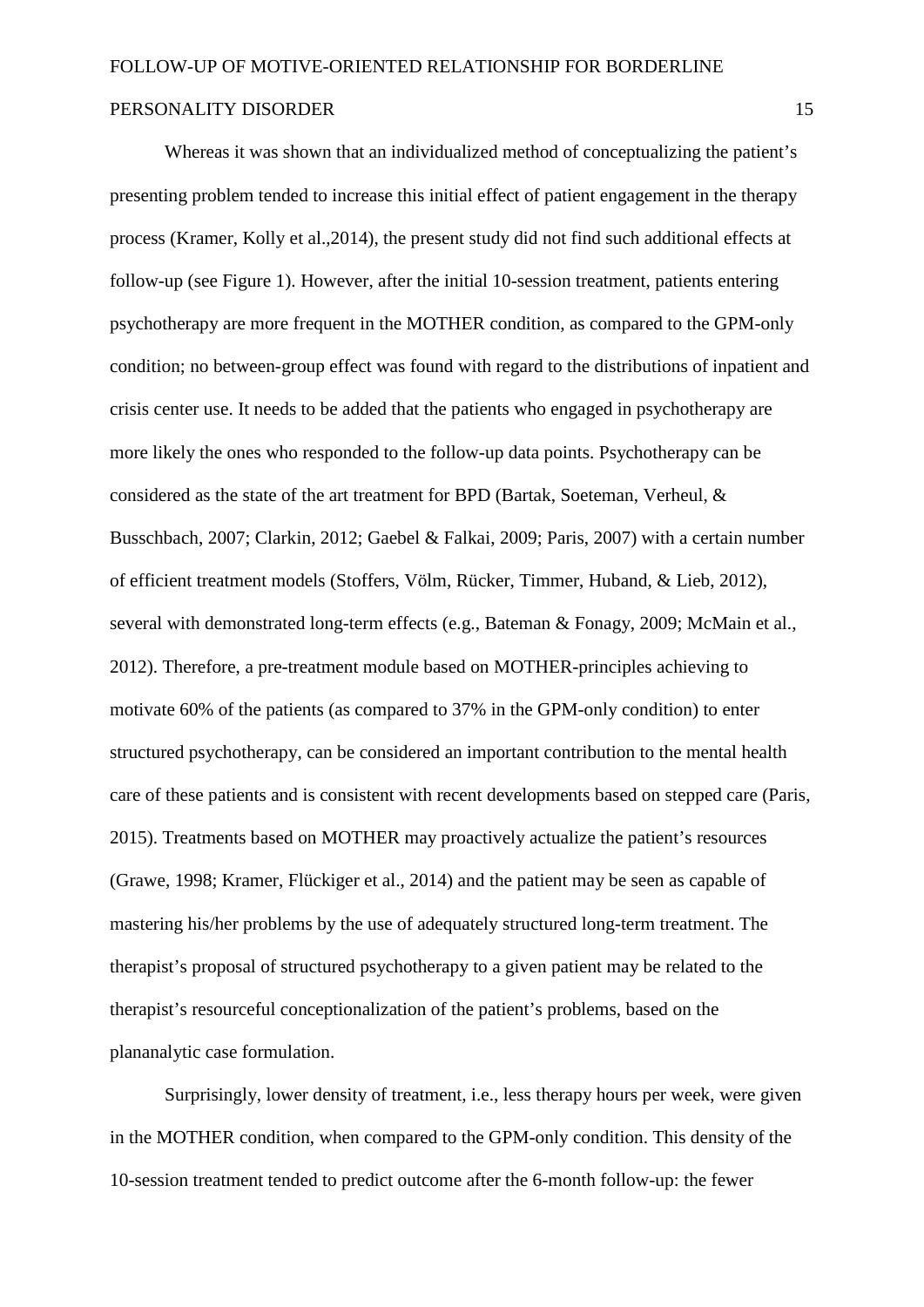sessions per week, the better the outcome. We may argue that MOTHER facilitates both a) a *less dense* treatment context, characterized with a flexible therapist stance with regard to patient regularity and maybe also regarding the patient's missing sessions (i.e., one session per week was prescribed), understood as part of the patient's work towards initial therapy goals related to engagement in treatment, and b) a *more intensive*, patient-centered responsive in-session interaction process (Kramer, Flückiger, et al., 2014). The latter study showed that MOTHER therapists and their patients showed greater alliance-outcome links, compared to their GPM-only counterparts: therapist in-session focusing on motives actualizes the patient's representations of both resources and problems and may lead to a more profound in-session relationship process (Grawe, 1998). Treatment density and relationship intensity both matter very early in treatment. Therefore, instead of saying "the shorter the better", as questioned in the title, we may state: pairing more intensive in-session relational process and lower treatment density seems to be better. A central caveat of our study is its small sample size and a limited return rate; the latter had a demonstrated impact on use of psychotherapy. However, should these hypotheses be confirmed in larger samples, it would help understand and shape better the idiographic qualities of the initial contact between a patient presenting with BPD and his/her therapist. Individualizing an initial contact tends to have specific positive repercussions on the levels of distress six months later, even when the patient does not meet with this therapist anymore.

These results on the role of MOTHER for service utilization, treatment density and outcome at follow-up have implications from a health-economic perspective. The latter are particularly important as regards to the actual treatment dosage (see also McMain et al., 2012; Reardon et al., 2002). If smaller treatment densities and idiographically-shaped higher relationship intensities tend to be related with good outcome, ways of making therapy hours more intense, focused and on topic should be encouraged. A number of therapy models for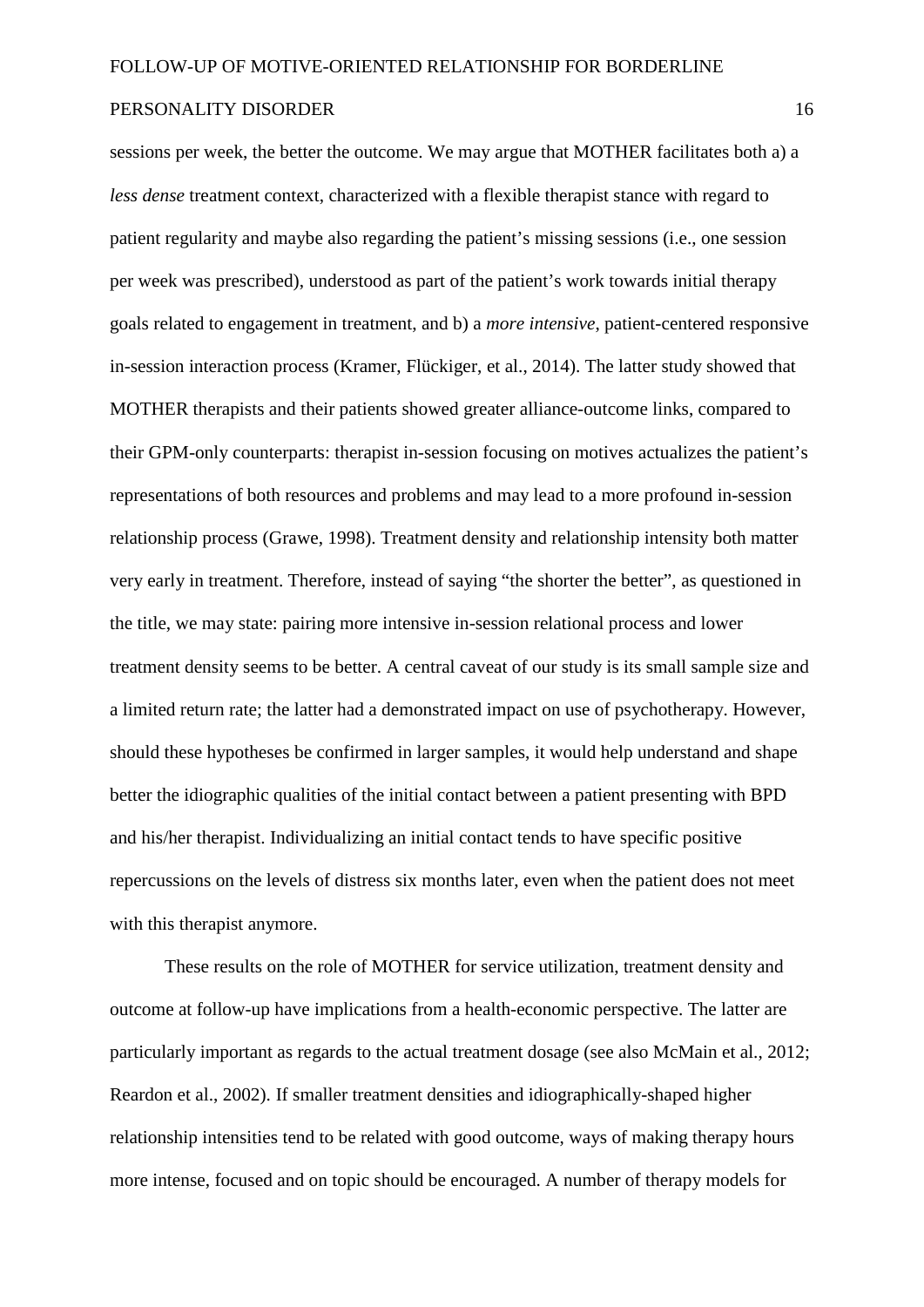BPD, and personality disorders in general, tend to advocate direct and high-intensity treatment of relationship issues in the here and now of the interaction (Smith, Barrett, Benjamin, & Barber, 2006). When less density is more, in the context of an initial idiographic relationship offer, it needs to be noted that training in the MOTHER component takes a number of hours which should be considered in the optimizing of cost-benefit relationships. However, due to the integrative nature of the concepts, such training is well appreciated and fits well the psychotherapeutic and psychiatric practice of therapists from a number of therapy orientations. Adding such a training module might therefore be prioritized in treatment contexts where the initial engagement of patients with BPD is problematic (Bohus, Falkai, & Herpertz, 2012; Gaebel & Falkai, 2009).

Our study presents with a number of limitations. As mentioned, follow-up data were not available for all randomized individuals. We cannot rule out that patients with missing observations at follow-up failed to return their questionnaires because of a negative evolution during the follow-up period; the significant effect found for the use of psychotherapy as function of response at follow-up speaks to this problem. However, this effect was not found in the positively-skewed distributions of inpatient and crisis intervention service use. This is a naturalistic follow-up study, so treatment access after the treatment study (i.e., the 10 sessions) was unrestricted. In particular, psychotherapy may have affected outcomes at follow-up which was not controlled for in the results. We did not have a control group without treatment; the observed effects may be due to the natural course of recovery. Similarly, effects found in the present study, in particular related with treatment density, may be due to contextual variables (e.g., job constraints explaining the patient missing sessions) we did not control for. Because of a great number of therapists treating only three of fewer cases each, a hierarchical linear modeling including the formal test of therapist influences on the present results was not possible. Also, in order to keep this follow-up analysis as coherent,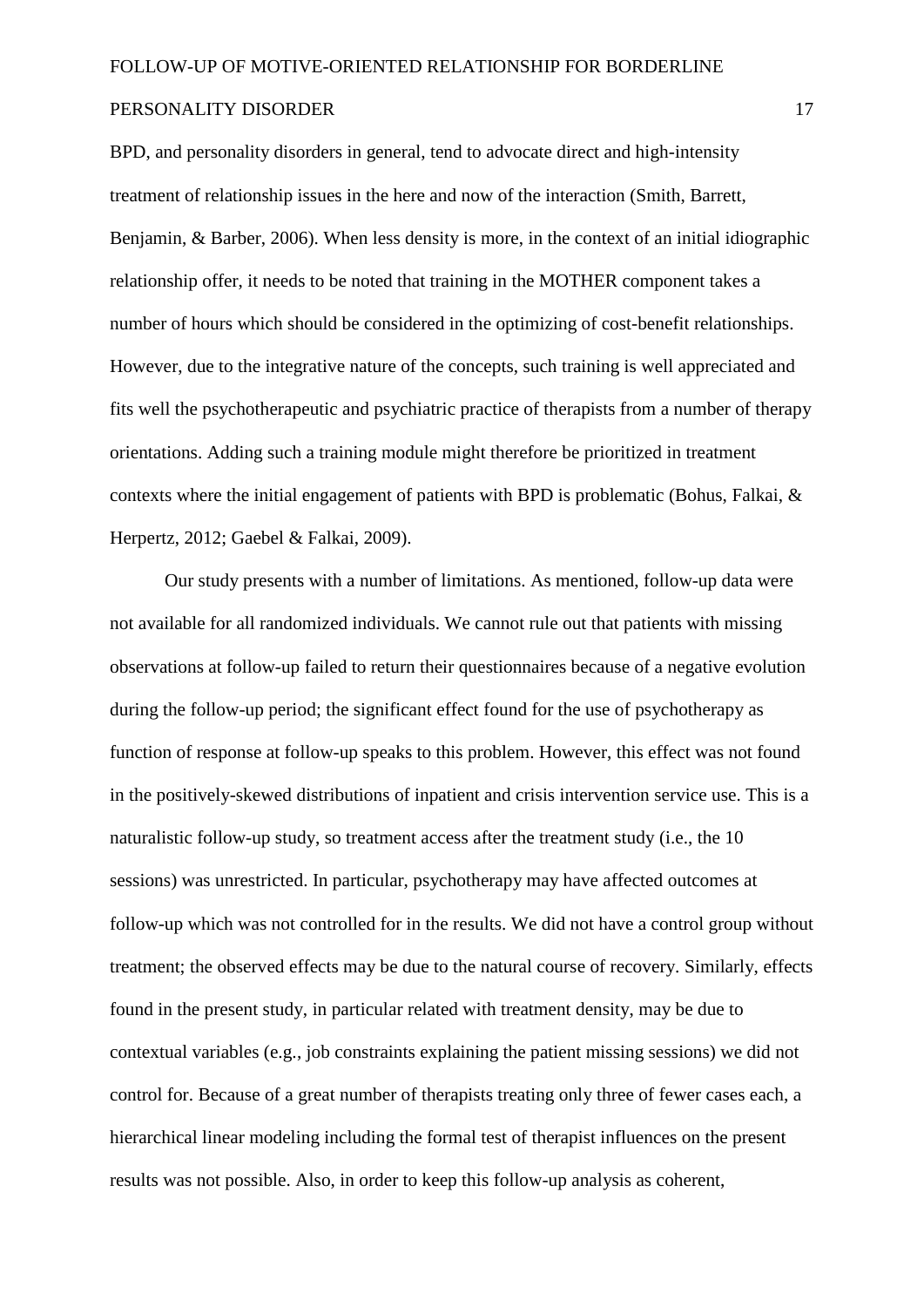parsimonious and feasible as possible, we decided to only analyze data from the OQ-45 which was the main outcome measure; information related to the levels of interpersonal and borderline problems in these patient samples may be found in the parent studies (e.g., Kramer, Kolly et al., 2014). The same argument has also led to the description of effects on the sole level of psychological distress, and not on the levels of the specific psychopathological indices, which lack in the present study.

The examination of long-term effects of short-term modules for specific treatment goals for individuals with BPD is an important task. We were able to demonstrate for a subsample of a randomized controlled trial that effects were maintained at follow-up, irrespective of the condition. The role of treatment density was examined and was linked with the idiographic formulation method – Plan Analysis and MOTHER - used in the study treatment. More research on different psychotherapeutic and psychiatric treatment forms is necessary to flesh out the specific contributions of treatment density and in-session relationship intensity in the context of treatments for BPD. Such study results may be examined from a healtheconomic perspective. Add-on and dismantling designs on established treatment packages and specific treatment modules should be encouraged in this context. Such research might help deepen the understanding of the effects of an integrated and differentiated practice facing individuals with personality disorders (Clarkin, 2012; Livesley, 2012).

#### **References**

- American Psychiatric Association (2001). Practice guidelines for the treatment of patients with borderline personality disorder. *American Journal of Psychiatry, 158* (suppl 10), 1-52.
- Bartak, A., Soeteman, D. I., Verheul, R., Busschbach, J. J. (2007). Strengthening the status of psychotherapy for personality disorders: An integrated perspective on effects and costs. *Canadian Journal of Psychiatry, 52*, 803-810.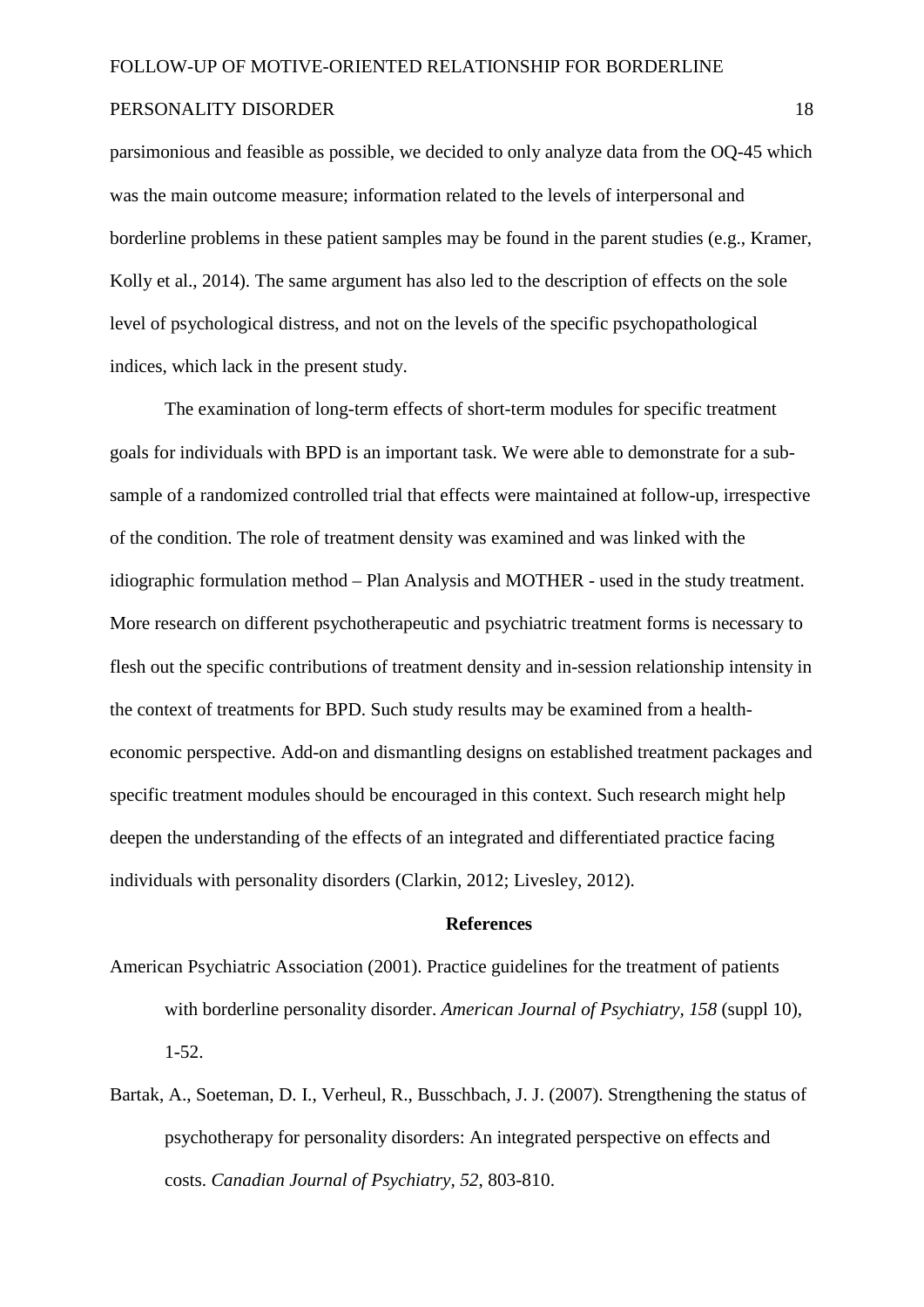- Bateman, A., & Fonagy, P. (2009). Randomized controlled trial of outpatient mentalizationbased treatment versus structured clinical management for borderline personality disorder. *American Journal of Psychiatry, 166*, 1355-1364.
- Bender, D. S., Dolan, R. T., Skodol, A. E., Sanislow, C. A., Dyck, I. R., McGlshan, T. H., Shea, M. T., Zanarini, M. C., Oldham, J. M., & Gunderson, J. G. (2001): Treatment utilization by patients with personality disorders. *American Journal of Psychiatry, 158,* 295-302.
- Bohus, M., Falkai, P., & Herpertz, S. C. (2012). Modulare Psychotherapie Rationale und Grundprinzipien[Modular psychotherapy – rationale and basic principles]. *Die Psychiatrie, 2*(12), 89-99.
- Caspar, F. (2007). Plan analysis. In T. D. Eells (Ed.), *Handbook of psychotherapy case formulations* (2nd edition, pp. 221-289). New York: Guilford Press.
- Caspar, F., Grossmann, C., Unmüssig, C., & Schramm, E. (2005). Complementary Therapeutic Relationship: Therapist behavior, interpersonal patterns, and therapeutic effects. *Psychotherapy Research, 15*(1-2), 91-105.
- Clarkin, J. F. (2012). An integrated approach to psychotherapy techniques for patients with personality disorder. *Journal of Personality Disorders, 26*(1), 43-62.
- Critchfield, K. L. (2012). Tailoring common treatment principles to fit individual personalities. *Journal of Personality Disorders, 26*(1), 108-125.
- Dimaggio, G., Salvatore, G., Fiore, D., Carcione, A., Nicolo, G., & Semerari, A. (2012). General principles for treating personality disorder with a prominent inhibitedness trait: Towards an operationalizing integrated technique. *Journal of Personality Disorders, 26*(1), 63-83.
- First, M. B., Spitzer, R. L., Williams, J. B. W., & Gibbons, M. (2004). *Structured clinical interview for DSM-IV.* New York: New York State Psychiatric Institute.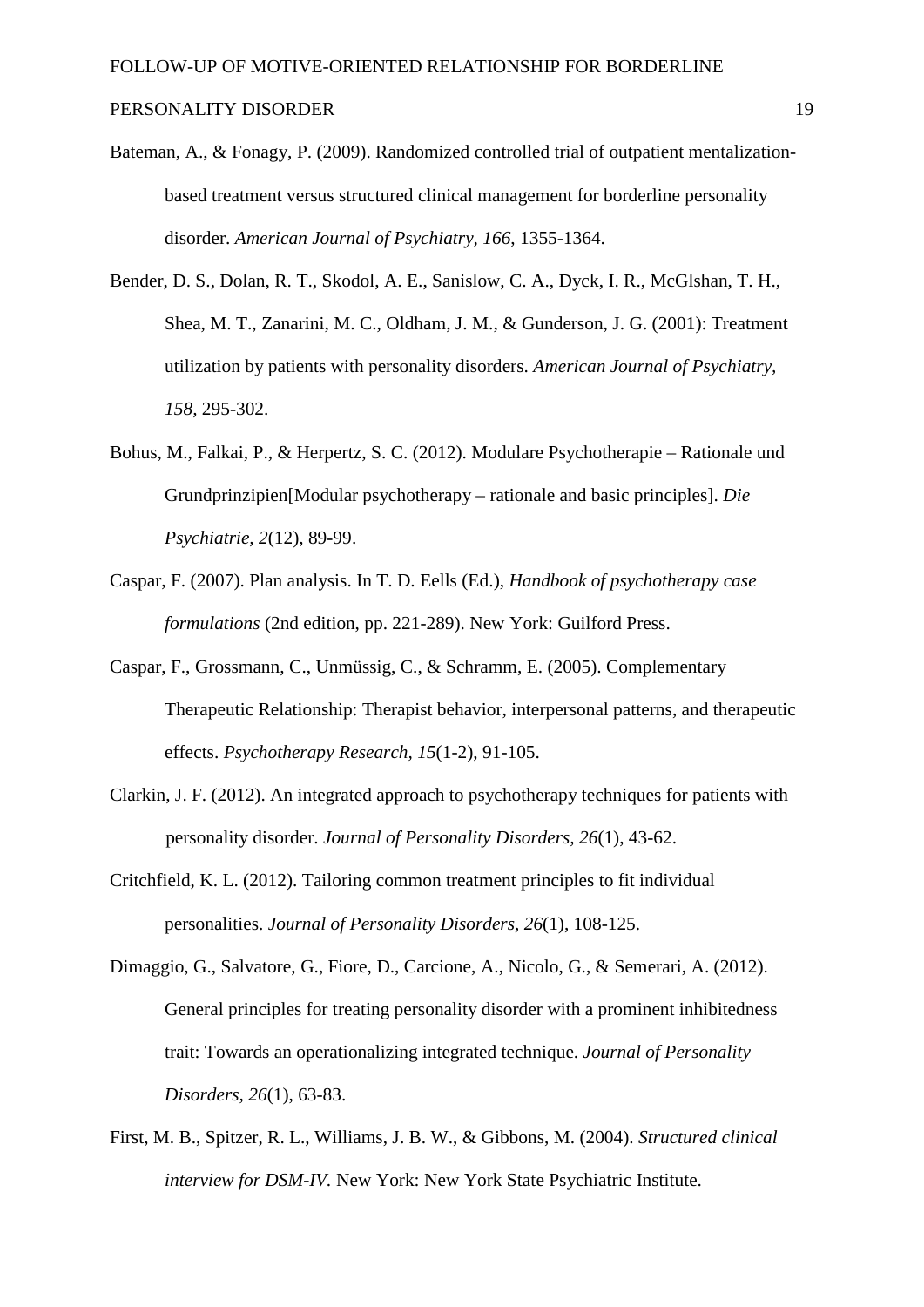- Gaebel, W., & Falkai, P. (2009). *Behandlungsleitlinie Persönlichkeitsstörungen*. Berlin: Steinkopff.
- Grawe, K. (1980). Die diagnostisch-therapeutische Funktion der Gruppeninteraktion in verhaltenstherapeutischen Gruppen [The diagnostic-therapeutic function of group interaction in behavioral treatment groups]. In K. Grawe (ed), *Verhaltenstherapie in Gruppen* (pp. 88-223). München: Urban & Schwarzenberg.

Grawe, K. (1998). *Psychologische Therapie[Psychological Therapy].* Göttingen: Hogrefe.

- Gunderson, J. G., & Links, P. S. (2008). *Borderline Personality Disorder: A clinical guide.* Washington, D. C.: American Psychiatric Publishing.
- Gunderson, J. G., & Links, P. S. (2014). *Handbook of good psychiatric management for borderline personality disorder.* Washington, D. C.: American Psychiatric Publishing.
- Howard, K. I., Krause, M. S., Merton, S., & Orlinksy, D. E. (1986). The dose-effect relationship in psychotherapy. *American Psychologist, 41*, 159-164.
- Kramer, U., Berger, T., Kolly, S., Marquet, P., Preisig, M., de Roten, Y., Despland, J.-N., & Caspar, F. (2011). Effects of motive-oriented therapeutic relationship in early-phase treatment of borderline personality disorder: A pilot study of a randomized trial. *Journal of Nervous and Mental Disease, 199*, 244-250.
- Kramer, U., Flückiger, C., Kolly, S., Caspar, F., Marquet, P., Despland, J.-N., & de Roten, Y. (2014). Unpacking the effects of therapist responsiveness in borderline personality disorder: motive-oriented therapeutic relationship, patient in-session experience and the therapeutic alliance. *Psychotherapy and Psychosomatics, 83*, 386-387.
- Kramer, U., Kolly, S., Berthoud, L., Keller, S., Preisig, M., Caspar, F., Berger, T., de Roten, Y., Marquet, P., & Despland, J.-N. (2014). Effects of motive-oriented therapeutic relationship in a ten-session general psychiatric treatment for borderline personality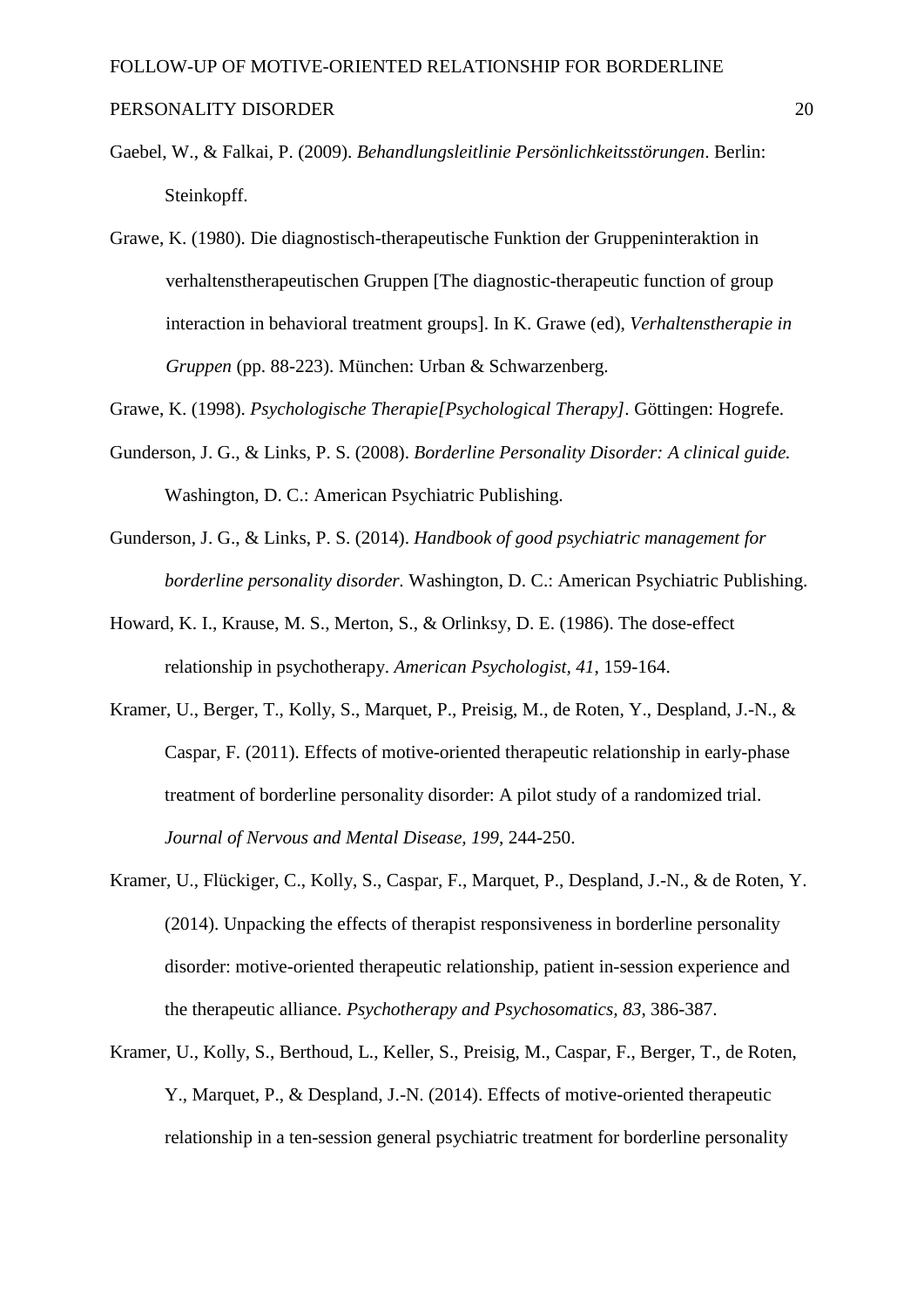disorder: A randomized controlled trial. *Psychotherapy and Psychosomatics, 83*, 176- 186.

- Lambert, M. J., Morton, J. J., Hatfield, D., Harmon, C., Hamilton, S., Reid, R. C:, Shimokowa, K., Christoperson, C., & Burlingame, G. M. (2004). *Administration and scoring manual for the Outcome Questionnaire-45.* Orem: American Professional Credentialing Services.
- Lecrubier, Y., Sheehan, D. V., Weiller, E., Amorim, P.., Bonora, I., Harnett Sheehan, K., Janavs, J., & Dunbar, G. C. (1997). The Mini International Neuropsychiatric Interview (MINI). A short diagnostic structured interview: reliability and validity according tot he CIDI. *European Psychiatry, 12*, 224-231.
- Levy, K. N., Beeney, J. E., Wasserman, R. H., & Clarkin, J. F. (2010). Conflict begets conflict: Executive control, mental state vacillations, and the therapeutic alliance in treatment of borderline personality disorder. *Psychotherapy Research, 20*(4), 413-422.
- Livesley, W. J. (2012). Integrated treatment: A conceptual framework for an evidence-based approach to the treatment of personality disorder. *Journal of Personality Disorders, 26,* 17-42.
- McMain, S. F., Guimond, T., Streiner, D. L., Cardish, R. J., & Links, P. S. (2012). Dialectical behavior therapy compared with general psychiatric management for borderline personality disorder: Clinical outcomes and functioning over a 2-year follow-up. *American Journal of Psychiatry, 169*(6), 650-661.
- McMain, S. F., Links, P. S., Gnam, W. H., Guimond, T., Cardish, R. J., Korman, L., & Streiner, D. L. (2009). A randomized trial of dialectical behavior therapy versus general psychiatric management for borderline personality disorder. *American Journal of Psychiatry, 166*, 1365-1374.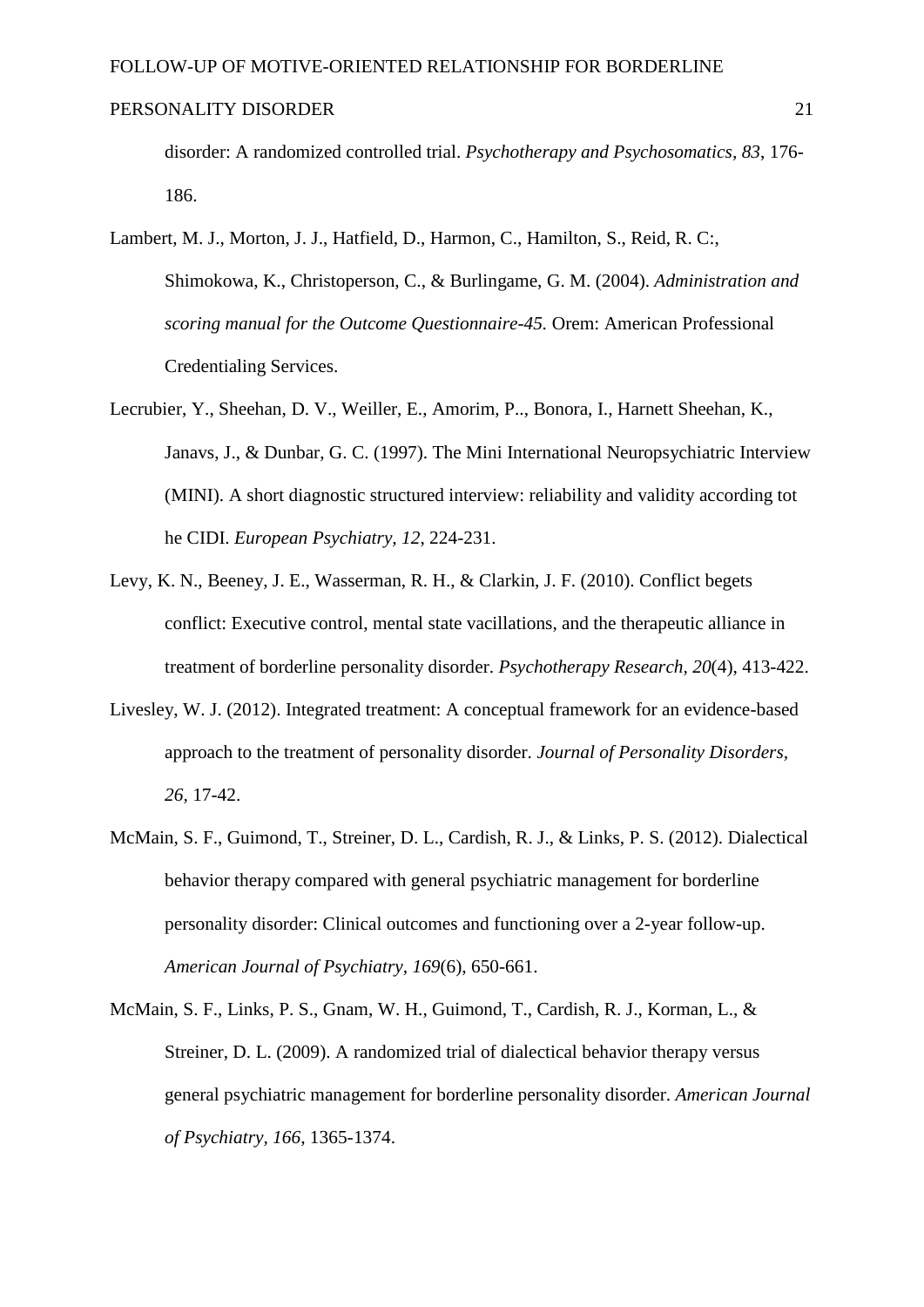- Paris, J. (2005). Recent advances in the treatment of borderline personality disorders. *Canadian Journal of Psychiatry, 50*, 435-441.
- Paris, J: (2015). Stepped care and rehabilitation for patients recovering from borderline personality disorder. *Journal of Clinical Psychology: In Session, 71*, 747-753.
- Reardon, M. L., Cukrowicz, K. C., Reeves, M. D., & Joiner, T. E. (2002). Duration and regularity of therapy attendance as predictors of treatment outcome in an adult outpatient population. *Psychotherapy Research, 12*(3), 273-285.
- Ryle, A. (1997). *Cognitive Analytic Therapy of Borderline Personality Disorder: the model and the method*. Chichester: Wiley.
- Samuels, J. (2011). Personality disorders: Epidemiology and public health issues. *International Review of Psychiatry, 23*, 223-233.
- Smith, T. L., Barrett, M. S., Benjamin, L. S., & Barber, J. P. (2006). Relationship factors in treating personality disorders. In L. G. Castonguay & L. E. Beutler (Eds.), *Principles of therapeutic change that work* (pp. 219-238). Oxford: Oxford University Press.
- Soeteman, D. I., Verheul, R., & Busschbach, J. J. (2008). The burden of disease in personality disorders: diagnosis-specific quality of life. *Journal of Personality Disorders, 22*, 259- 268.
- Sollberger, D., Gremaud-Heitz, D., Riemenschneider, A., Agarwalla, P., Benecke, C., Schwald, O., Küchenhoff, J., Walter, M., & Dammann, G. (in press). Change in identity diffusion and psychopathology in a specialized inpatient treatment for borderline personality disorder*. Clinical Psychology and Psychotherapy.* Doi: 10.1002/cpp1915.
- Stoffers, J. M., Völlm, B. A., Rücker, G., Timmer, A., Huband, N., & Lieb, L. (2012). Psychological therapies for people with borderline personality disorder. *Cochrane Database Systemic Review, 8,* CD005652.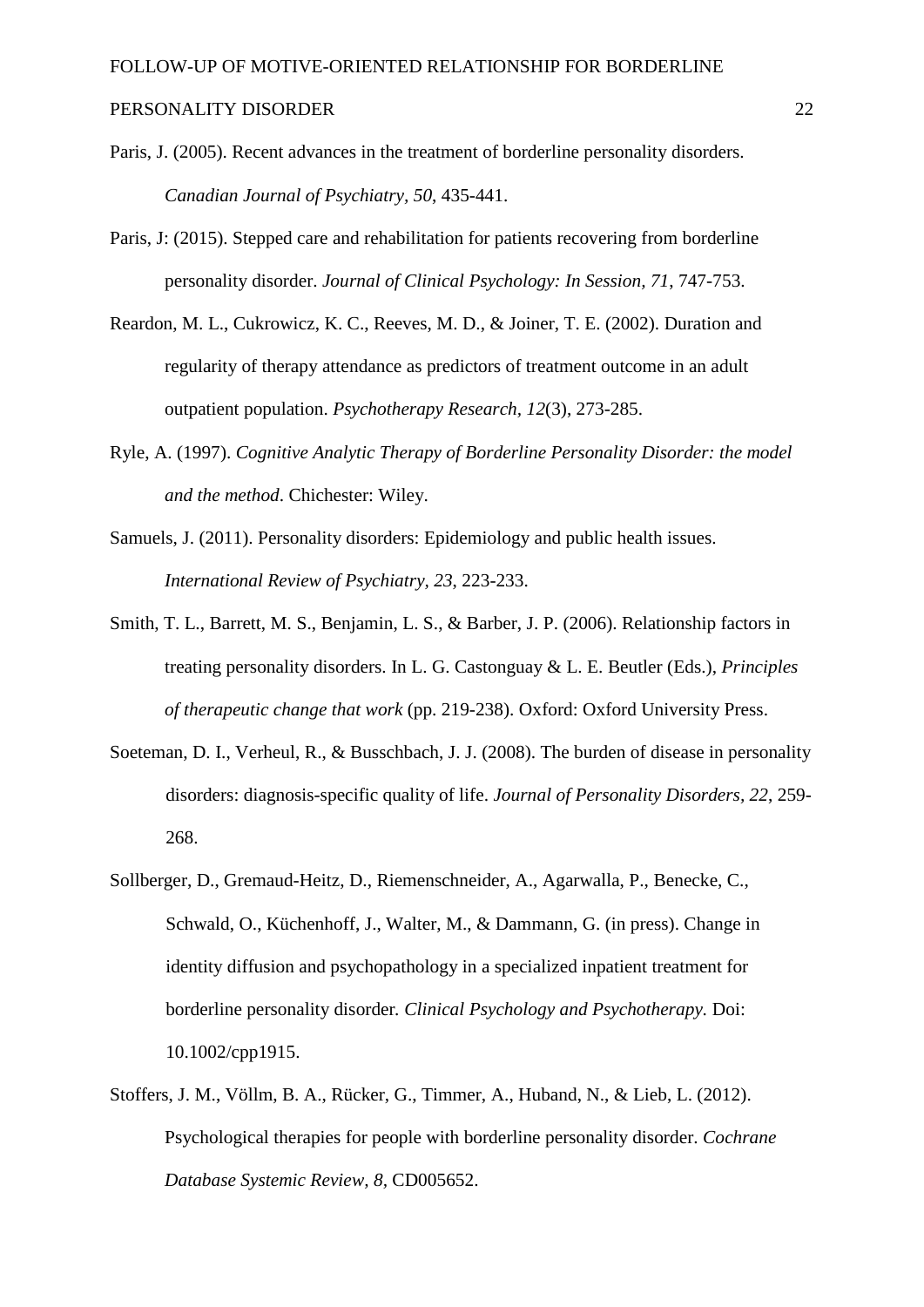Van den Bosch, L. M., Sinnaeve, R., & Nijs, M. (2013). Short-term dialectical behaviour therapy for borderline personality disorder. *Tijschr Psychiatr, 55*(3), 165-175.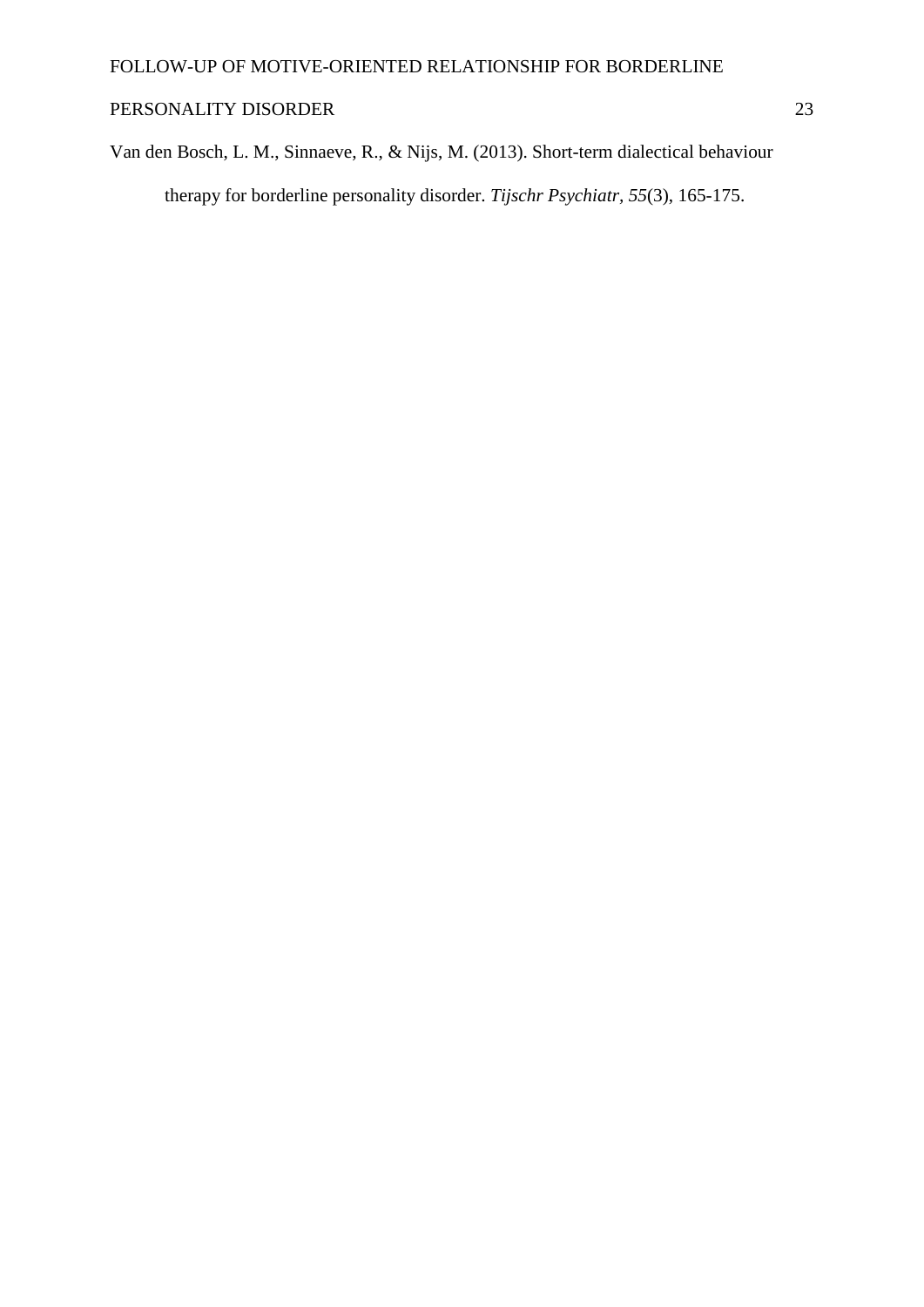## Table 1

Multiple Regression Analysis for Variables Predicting OQ-45 Total Scores at Discharge and

### Follow-Up  $(n = 40)$

|                  | OQ-45 Total Score: |        |          |                | OQ-45 Total Score: Follow-up |        |          |                  |
|------------------|--------------------|--------|----------|----------------|------------------------------|--------|----------|------------------|
|                  | Discharge          |        |          |                |                              |        |          |                  |
| Variable         | $\boldsymbol{B}$   | SEB    | $\beta$  | $\overline{p}$ | $\boldsymbol{B}$             | SEB    | $\beta$  | $\boldsymbol{p}$ |
| OQ-45 Total      | 0.580              | 0.163  | 0.492    | .001           | 0.809                        | 0.189  | 0.559    | < .001           |
| Score:           |                    |        |          |                |                              |        |          |                  |
| Intake           |                    |        |          |                |                              |        |          |                  |
| Condition        | $-12.593$          | 7.713  | $-0.242$ | .111           | $-1.679$                     | 8.950  | $-0.026$ | .852             |
| Density          | 15.239             | 15.369 | 0.151    | .328           | 30.362                       | 17.833 | 0.244    | .097             |
| (Sessions)       |                    |        |          |                |                              |        |          |                  |
| per Week)        |                    |        |          |                |                              |        |          |                  |
| $R^2$            |                    | .369   |          |                |                              | .437   |          |                  |
| $\boldsymbol{F}$ |                    | 7.011  |          | .001           |                              | 9.317  |          | < .001           |
|                  |                    |        |          |                |                              |        |          |                  |

*Note.* \*\**p* < .01. \*\*\**p* < .01.